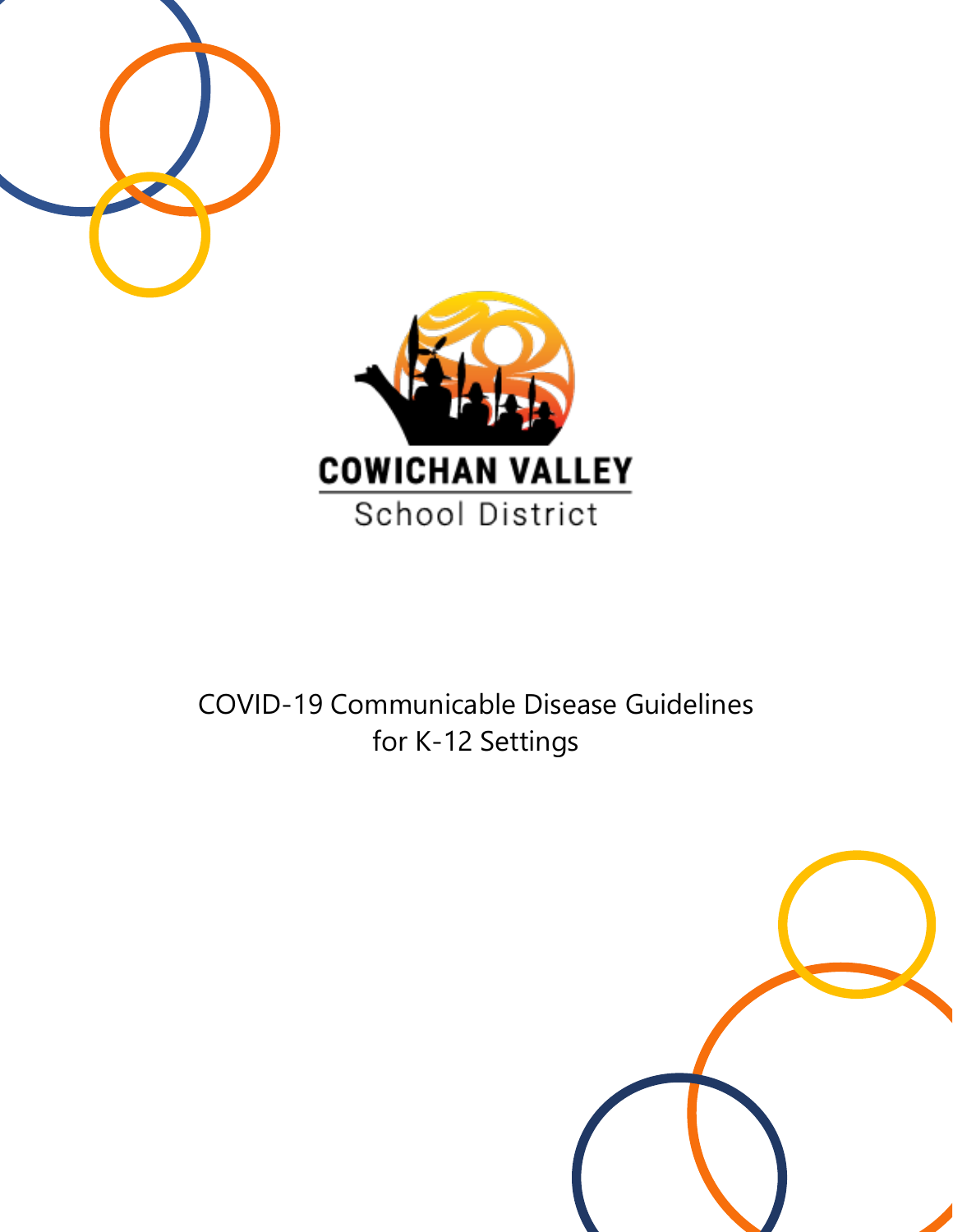#### **[INTRODUCTION](#page-3-0) 4**

| <b>COMMUNICABLE DISEASE PLANS</b>                                          | 4        |
|----------------------------------------------------------------------------|----------|
| Regional differences                                                       | 5        |
| Infection Prevention & Exposure Control Measures                           | 5        |
| Vaccines                                                                   | 6        |
| Physical Distancing and Space Arrangement                                  | 6        |
| <b>Staff Only Spaces</b>                                                   | 7        |
| <b>School Gatherings And Events</b>                                        | 7        |
| Personal Items                                                             | 8        |
| <b>STUDENT TRANSPORTATION</b>                                              | 8        |
| Buses                                                                      | 8        |
| Carpooling                                                                 | 9        |
| <b>Other Methods Of Transportation</b>                                     | 9        |
| <b>Cleaning and Disinfecting</b>                                           | 9        |
| Definitions                                                                | 9        |
| <b>Cleaning And Disinfecting Procedures</b>                                | 10       |
| <b>Frequently Touched Surfaces</b><br>Frequently touched surfaces include: | 10<br>10 |
| Cleaning And Disinfecting Bodily Fluids                                    | 11       |
| <b>Visitor Access</b>                                                      | 11       |
| Community Use                                                              | 12       |
| <b>Illness &amp; Self-Assessment Policies and Protocols</b>                | 12       |
| Daily Health Check                                                         | 12       |
| <b>School Responsibilities</b>                                             | 12       |
| STAYING HOME, SELF-ISOLATION AND SYMPTOMS                                  | 13       |
| Stay Home When Required to Self-Isolate                                    | 13       |
| Symptoms of Illness and Return to School                                   | 13       |
| <b>Hand Hygiene</b>                                                        | 14       |
| <b>Respiratory Etiquette</b>                                               | 15       |
| <b>Personal Protective Equipment (PPE)</b>                                 | 15       |
| K-12 Staff                                                                 | 15       |
| K-12 Students                                                              | 16       |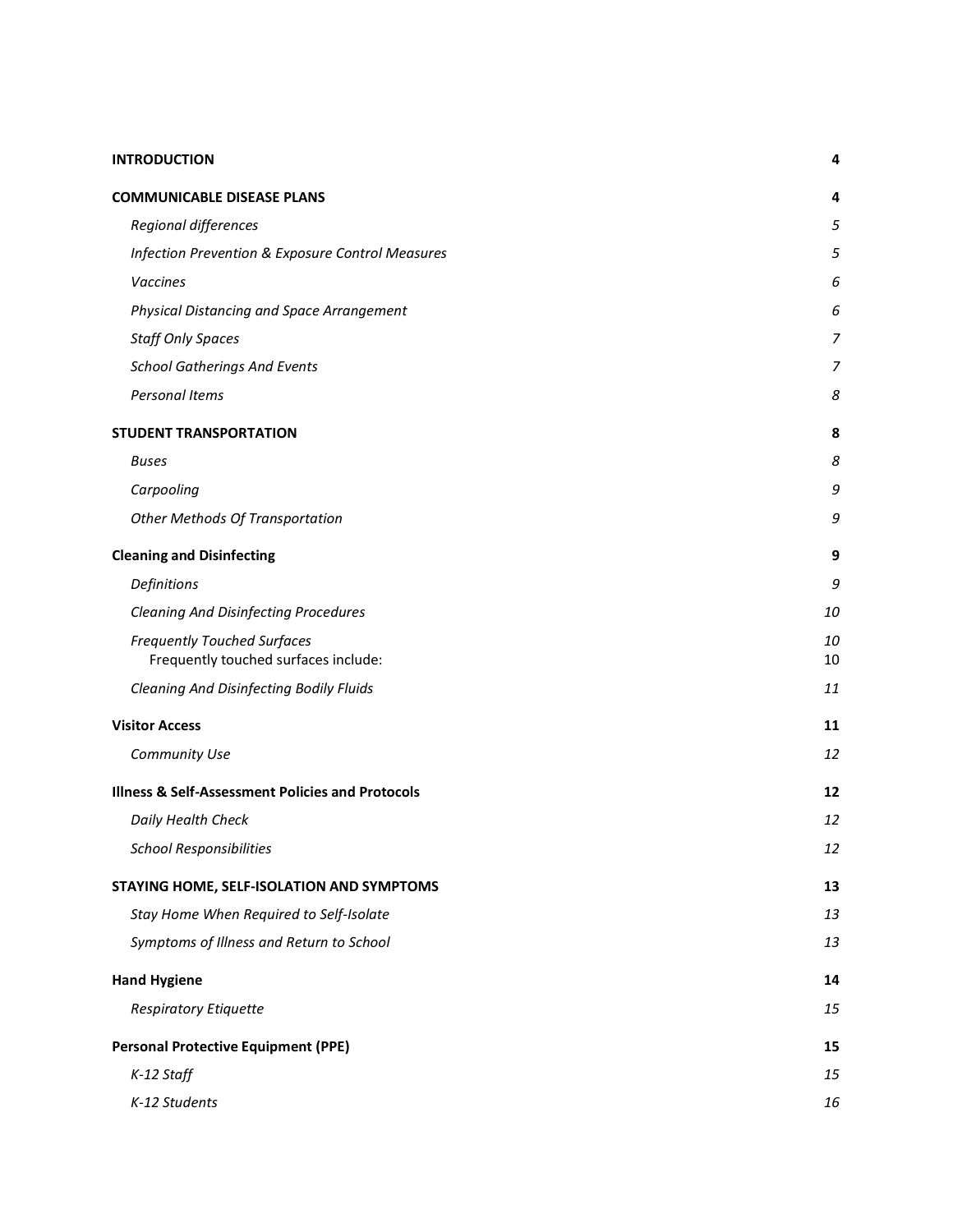| <b>Visitors</b>                                        | 16 |
|--------------------------------------------------------|----|
| <b>Exceptions For Staff, Students And Visitors</b>     | 16 |
| <b>General Ventilation and Air Circulation</b>         | 17 |
| <b>Emergency and Evacuation Drills</b>                 | 18 |
| <b>Curriculum, Programs and Activities</b>             | 18 |
| <b>Field Trips</b>                                     | 18 |
| Kindergarten                                           | 19 |
| <b>Music Programs</b>                                  | 19 |
| Physical And Health Education (Phe)/Outdoor Programs   | 20 |
| Food / Culinary Programs                               | 20 |
| <b>Food Services</b>                                   | 21 |
| <b>Fundraisers</b>                                     | 21 |
| <b>School Sports</b>                                   | 22 |
| <b>Trades In Training Programs</b>                     | 22 |
| Theatre, Film, And Dance Programs                      | 23 |
| <b>Extracurricular Activities</b>                      | 23 |
| <b>Communicable Disease Plan Orientation Checklist</b> | 24 |
| <b>CONSIDERATIONS FOR STAFF AND STUDENTS</b>           | 24 |
| <b>CONSIDERATIONS SPECIFIC TO STAFF</b>                | 25 |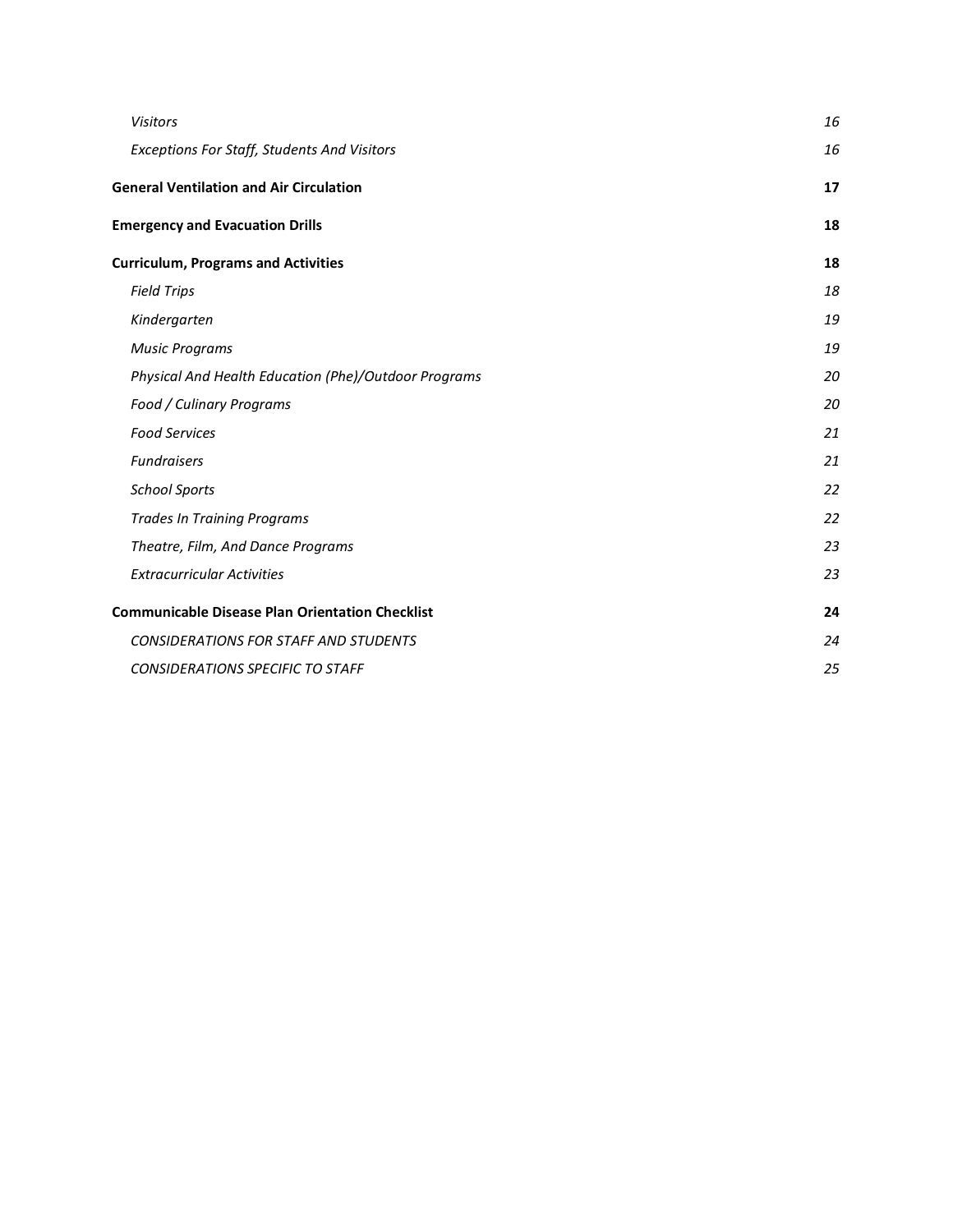#### <span id="page-3-0"></span>INTRODUCTION

- All schools are to adhere to the standards, guidelines and protocols from the BC Centre for Disease Control and [WorkSafeBC.](https://www.worksafebc.com/en/about-us/covid-19-updates/covid-19-returning-safe-operation/education)
- The communicable disease guidelines outlined in this document have been developed to complement guidance from the BC Centre for Disease Control [\(Public Health](http://www.bccdc.ca/Health-Info-Site/Documents/COVID_public_guidance/Guidance-k-12-schools.pdf)  [Communicable Disease Guidance for K-12 Schools\)](http://www.bccdc.ca/Health-Info-Site/Documents/COVID_public_guidance/Guidance-k-12-schools.pdf) and WorkSafeBC.
- All boards of education and independent school authorities are required to have communicable disease plans in place that adhere to the guidelines outlined in The Provincial COVID-19 Communicable Disease Guidelines for K-12 Settings .
	- o In the case of any variance between the guidelines in The Provincial COVID-19 Communicable Disease Guidelines for K-12 Settings , this document and the guidance in the BCCDC's [Public Health Communicable Disease Guidance for K-12](http://www.bccdc.ca/Health-Info-Site/Documents/COVID_public_guidance/Guidance-k-12-schools.pdf)  [Schools,](http://www.bccdc.ca/Health-Info-Site/Documents/COVID_public_guidance/Guidance-k-12-schools.pdf) schools and school districts should follow the guidelines outlined in The Provincial COVID-19 Communicable Disease Guidelines for K-12 Settings.
- Schools should implement psychological safety measures and trauma-informed practice alongside physical health and safety measures. See the [K-12 Education Recovery Plan](https://www2.gov.bc.ca/assets/gov/education/administration/kindergarten-to-grade-12/safe-caring-orderly/k-12-education-recovery-plan.pdf) for more information.

# <span id="page-3-1"></span>COMMUNICABLE DISEASE PLANS

Further to the Provincial Health Officer's [statement](https://www2.gov.bc.ca/assets/gov/health/about-bc-s-health-care-system/office-of-the-provincial-health-officer/covid-19/covid-19-pho-letter-communicable-disease-plans.pdf) on June 17, 2021, employers are no longer required to maintain a COVID-19 Safety Plan but must instead transition to communicable disease prevention<sup>1</sup>. Communicable disease prevention focuses on reducing the risk of workplace transmission of COVID-19 and other communicable diseases, and includes both ongoing measures (e.g. hand hygiene, cleaning) and additional measures to be implemented as advised by public health.

WorkSafeBC's [Communicable disease prevention: A guide for employers](https://www.worksafebc.com/en/resources/health-safety/books-guides/communicable-disease-prevention-guide-employers) outlines a four-step process to reduce the risk of communicable disease transmission in the workplace. Steps include understanding the level of risk, implementing appropriate measures, communicating policies and protocols, and updating measures and safeguards as required.

School and district administrators must regularly review their communicable disease plans, and should do so with their Site Committees and Joint Health and Safety Committees and address areas where there are identified gaps in implementation. BCCDC has developed a [COVID-19](http://www.bccdc.ca/schools/Documents/Health_Safety_Checklist.pdf) 

<sup>1</sup> The Provincial Health Officer also recommended that employers maintain some of their existing COVID-19 Safety Plan protocols, specifically those that did not negatively impact business operations, during the transition to communicable disease plans during Step 3 of BC's Restart. These protocols may include barriers already erected in the workplace or directional signage to reduce points of congestion, as examples.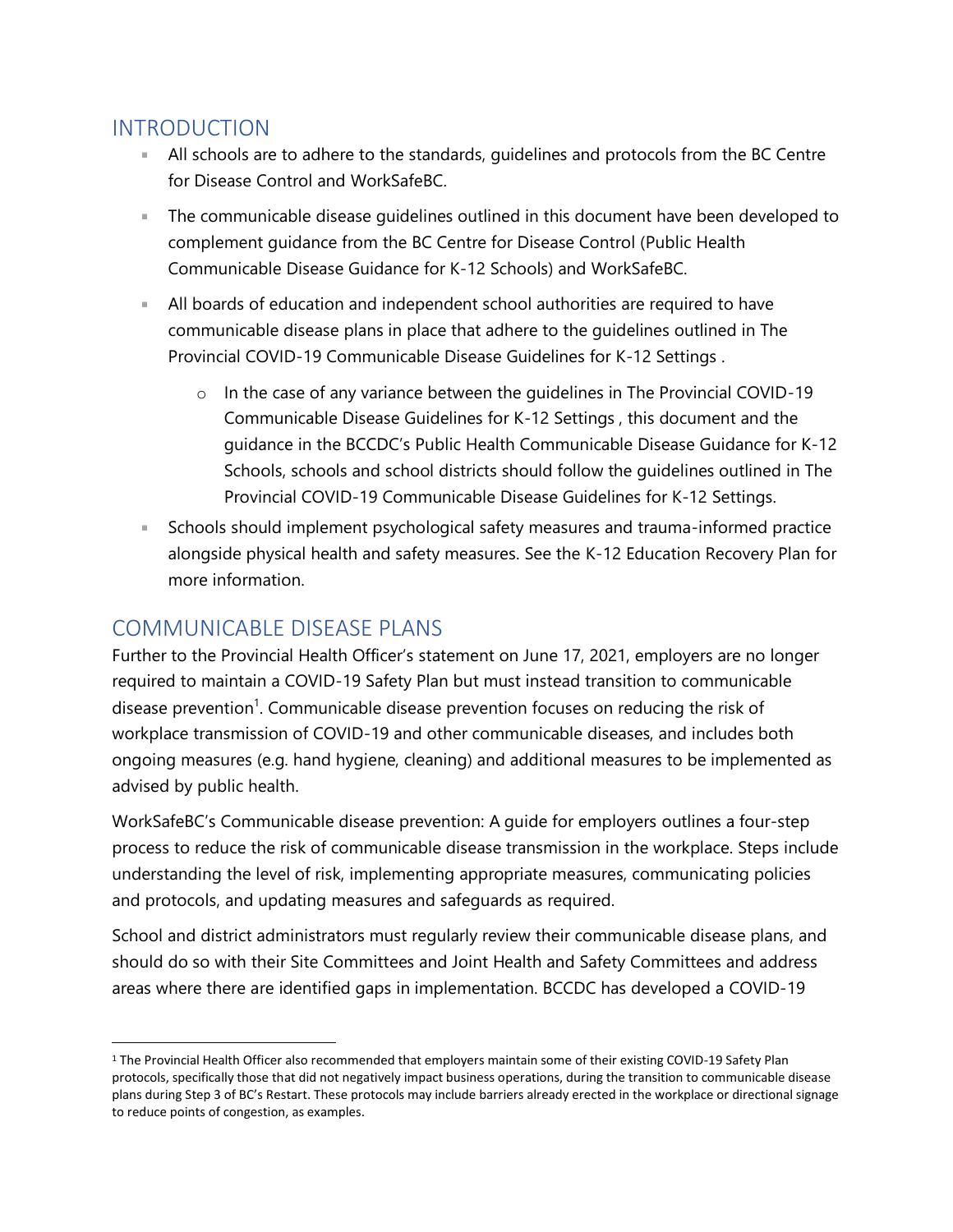[School Communicable Disease Checklist](http://www.bccdc.ca/schools/Documents/Health_Safety_Checklist.pdf) that can support these communicable disease plan reviews.

More information and resources on communicable disease prevention are available on the [WorkSafeBC website.](https://www.worksafebc.com/en/covid-19/bcs-four-step-restart)

#### <span id="page-4-0"></span>Regional differences

Medical Health Officers continue to be able to place local Public Health Orders requiring additional health and safety measures at their own discretion, based on their authority under provincial legislation. These measures may be put in place during times of increased community transmission of COVID-19, and within communities with low vaccination uptake, based on local epidemiology and in proportion to the Medical Health Officer's assessment of risk.

Local Public Health Orders may be placed for entire regions or communities, including but not limited to schools (unless schools are specifically exempted), or for specific settings or activities within a health authority region. For schools, the local Medical Health Officer may issue a recommendation for an individual school, a grouping of schools, a school district, all schools within the health authority region, or some combination thereof, to implement specific additional health and safety measures during times of elevated risk.

Additional regional measures are likely to be similar to some of those in place during the 2020- 21 school year, and may include:

- limits on gatherings and events;
- reconfiguring room arrangements or incorporating more activities that maximize space between people and reduce face-to-face contact;
- limiting visitors;
- recommending increased mask use.

Learning groups are not expected to be an additional prevention measure for regional recommendations.

#### <span id="page-4-1"></span>Infection Prevention & Exposure Control Measures

Infection prevention and exposure control measures (also called communicable disease or health and safety measures) help create safe environments by reducing the spread of communicable diseases like COVID-19. These are more effective in settings such as schools where there is a relatively consistent grouping of people and multiple measures of various effectiveness can be routinely implemented, including:

- Robust illness policies for students and staff.
- Reinforcement and adoption of effective personal practices (e.g. hand hygiene, respiratory etiquette).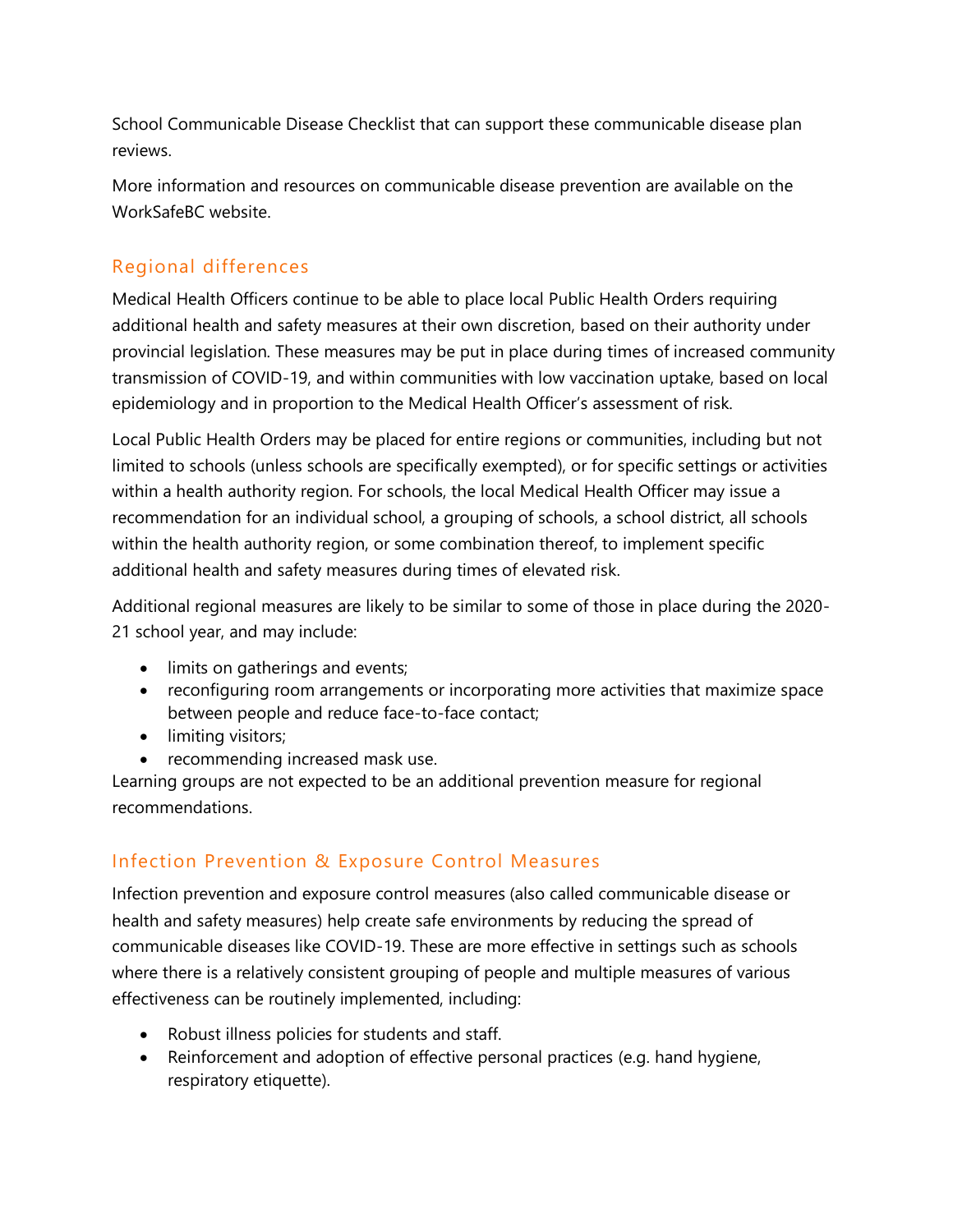• Various environmental measures (e.g., enhanced cleaning and disinfecting practices, ensuring HVAC systems are operating properly, etc.)

The Hierarchy for Infection Prevention and Exposure Control Measures for Communicable Disease describes measures that should be taken to reduce the transmission of COVID-19 in schools. Control measures at the top are more effective and protective than those at the bottom. By implementing a combination of measures at each level, the risk of COVID-19 is substantially reduced.

#### <span id="page-5-0"></span>Vaccines

Vaccines are the most effective way to reduce the risk of COVID-19 in schools and communities. Vaccinated people aged 12 and older tend to have milder illness if they get infected and are also less likely spread COVID-19 than unvaccinated people 12 and older.

While COVID-19 is present in our communities, there will continue to be COVID-19 exposures in schools involving students and staff. However the BC Centre Disease Control reports that, with the increasing proportion of people 12 and over being fully vaccinated and effective communicable disease measures continuing to be in place, exposures are unlikely to lead to further transmission.

#### <span id="page-5-1"></span>Physical Distancing and Space Arrangement

Although public health no longer recommends learning groups and physical distancing of 2M as communicable disease measures for the K-12 setting, there are a number of strategies that schools can consider to help create space between people and to support students and staff in transitioning back to school using a trauma-informed approach:

- Remind students and staff about respecting others personal space. Use visual supports, signage, prompts, video modelling, etc. as necessary.
- **For gatherings and events, and in learning environments, use available space to spread** people out where possible.
- **IMPLEM** 15 Implement strategies that prevent crowding at pick-up and drop-off times.
	- o Focus on entry and exit areas, and other places where people may gather or crowd.
- **Take students outside more often, where and when possible.**
- Manage flow of people in common areas, including hallways and around lockers, to minimize crowding and allow for ease of people passing through.
	- o Use floor markings and posters to address traffic flow throughout the school. This may include one-way hallways and designated entrance and exit doors. It is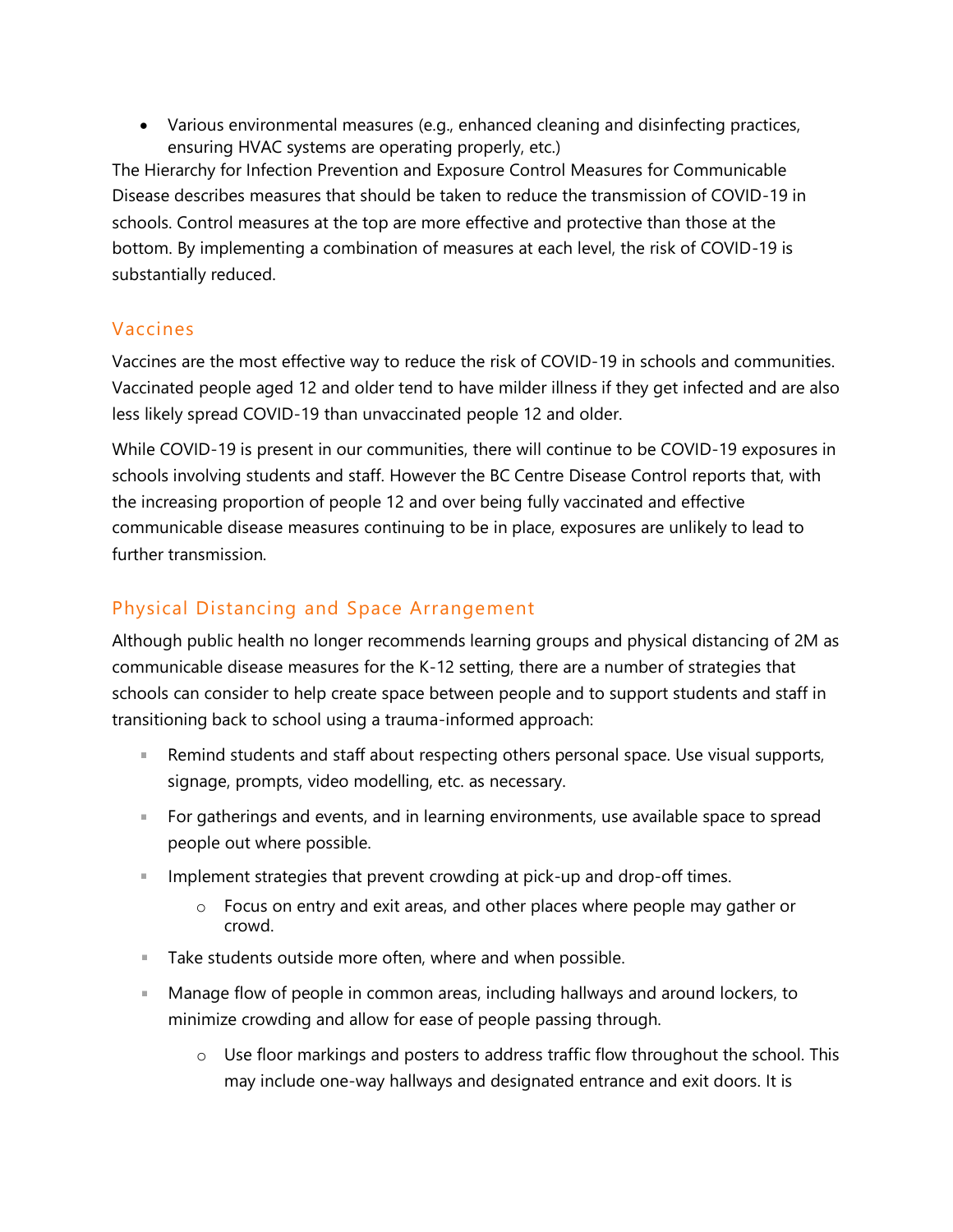important not to reduce the number of exits and ensure the fire code is adhered to.

#### <span id="page-6-0"></span>Staff Only Spaces

Experience to date underscores the importance of COVID-19 prevention among adults, as well as students, in the school setting. The guidelines in this document should be used to determine what measures should be in place within staff-only spaces within a school (e.g. break rooms, school office). WorkSafeBC guidance for workplaces should be used to determine what measures should be in place for non-school spaces operated by a school district or independent school authority (e.g. board/authority offices, maintenance facilities, etc.).

In addition, K-12 schools and other worksites should implement the following strategies:

- Utilize floor markings and signage to direct traffic flow and prevent crowding (e.g. in the break room, by the photocopier, etc.).
- For gatherings (e.g. meetings, pro-d, etc.), respect room occupancy limits, use available space to spread people out, and consider virtual options. Gatherings must also occur in line with those permitted as per relevant local, regional, provincial and federal public health recommendations and Orders and any related WorkSafe BC guidance.

#### <span id="page-6-1"></span>School Gatherings And Events

School gatherings and events (including inter-school events) can occur in line with those permitted as per relevant local, regional, provincial and federal public health recommendations and Orders. Organizers should apply a trauma-informed lens to their planning, including consideration of:

- respecting student and staff comfort levels regarding personal space; a.
- using space available to spread people out as much as possible, respecting room occupancy limits, and ensuring enough space is available to prevent involuntarily physical contact between attendees (i.e. overcrowding); and
- gradual transitions to larger gatherings (e.g. school-wide assemblies), including starting with virtual or smaller in-person options, shorter in-person sessions, etc.

See the Visitor Access/Community Use section for more information on protocols for visitors.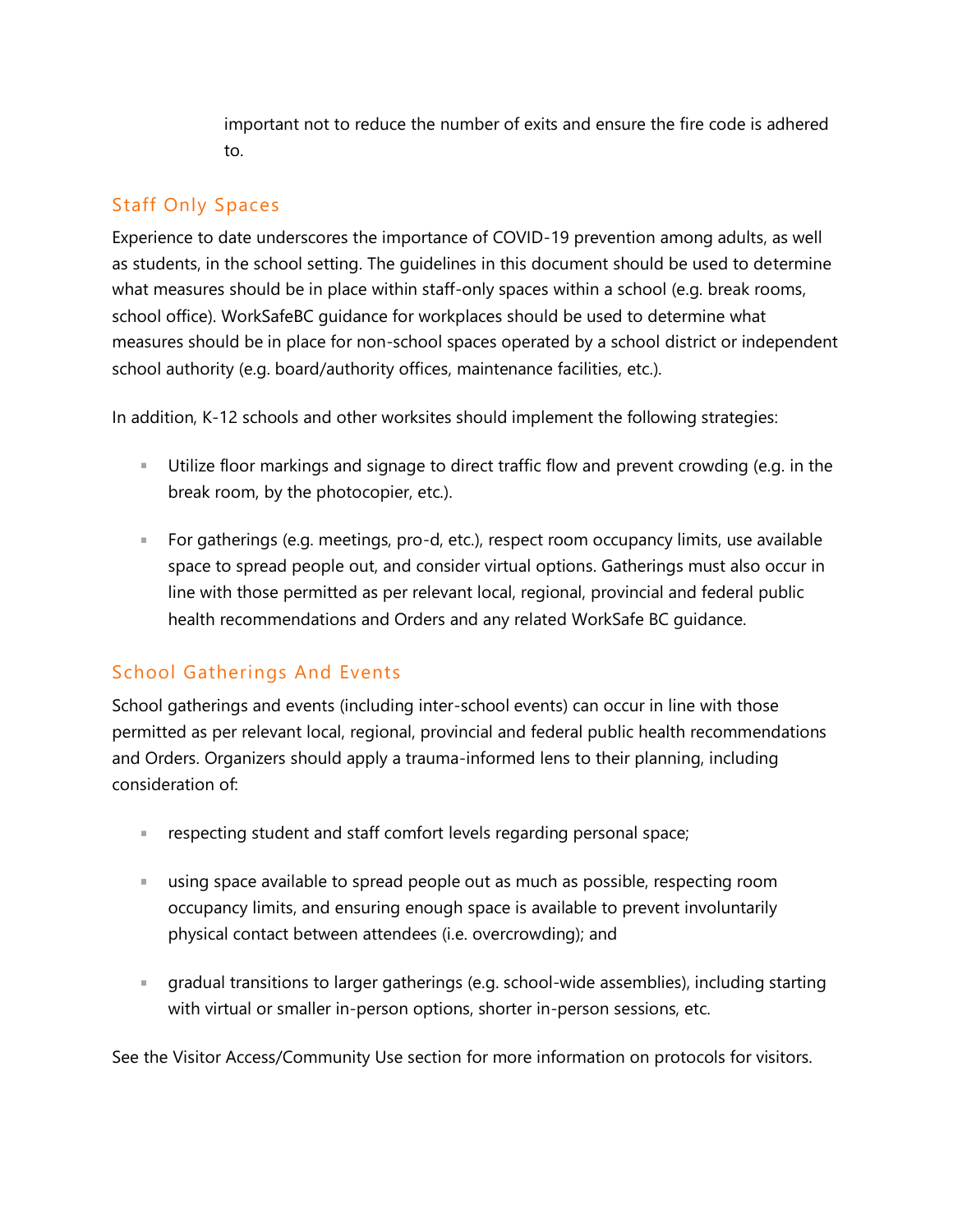Examinations or assessments are not considered school gatherings, however they must still be delivered in accordance with the health and safety guidelines outlined in this document.

#### <span id="page-7-0"></span>Personal Items

Staff and students can continue to bring personal items to school, but they should be encouraged to not share items that come in contact with the mouth (e.g. food, drinks, unwashed utensils, cigarettes, vaping devices, wind instruments).

- Students can continue to use their lockers, as it is better for personal items to be stored in a locker than to be stored in classrooms or carried throughout the school.
- Schools should implement strategies to manage the flow of students around lockers to minimize crowding and allow for ease of people passing through.

# <span id="page-7-2"></span><span id="page-7-1"></span>STUDENT TRANSPORTATION

#### Buses

The following strategies are recommended for student transportation on buses:

- Buses used for transporting students should be cleaned and disinfected at least once in a 24 hour period
- **Bus drivers should clean their hands often, including before and after completing trips.** Drivers are encouraged to regularly use alcohol-based hand sanitizer with at least 60% alcohol during trips.
- Bus drivers are required to wear a non-medical mask, a face covering or a face shield (in which case a non-medical mask should be worn in addition to the face shield) on school buses except while driving.
- Students in Grades 4 to 12 are required to wear non-medical masks or face coverings when they are on the bus. Students in Grades K to 3 are encouraged to wear a nonmedical mask or face covering on school buses but are not required to do so - mask wearing remains a personal or family/caregiver choice for these students, and their choices must be respected.
- **Parents and caregivers must assess their child daily for symptoms of common cold,** influenza, COVID-19, or other infectious respiratory disease before sending them to school (see the Daily Health Check section for more information). If a child is sick, they must not take the bus or go to school.
- Students should clean their hands before and after taking the bus.
- **Spread passengers out if empty seats are available.**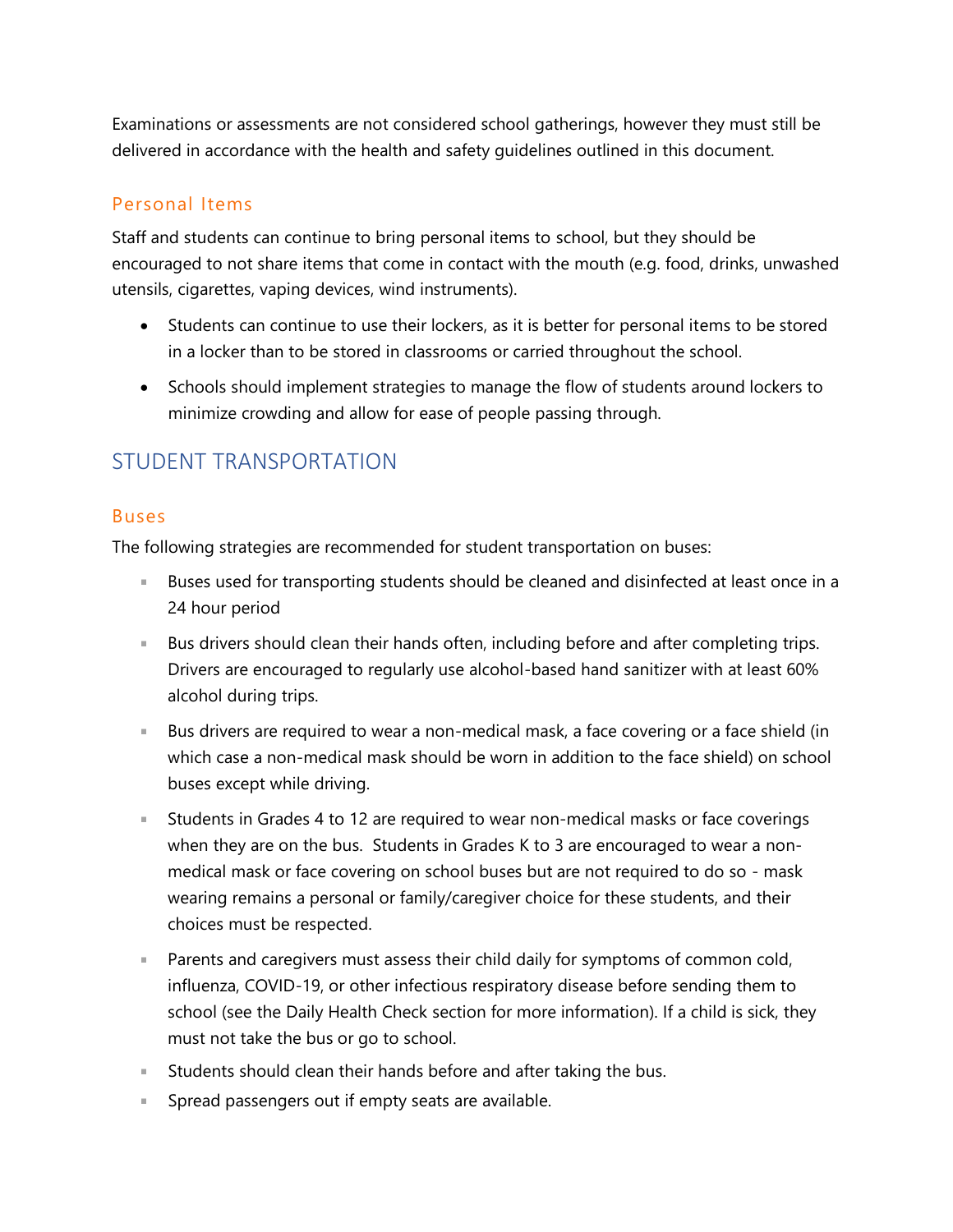- **Den windows when the weather permits.**
- **Bus drivers and students should be encouraged to practice respiratory etiquette while on** the bus.

#### <span id="page-8-0"></span>Carpooling

Schools should share the following guidance with staff and families regarding carpooling arrangements:

- Spread out vehicle occupants as much as possible.
- Travel with the same people whenever possible.
- Set the vehicle's ventilation to bring in fresh outside air, and do not recirculate the air.
- Open windows when the weather allows.
- Clean hands before and after trips.
- Clean frequently touched surfaces regularly.

As per public health recommendations, people 9 and older are encouraged to wear masks while carpooling. Masks are not suggested if carpooling with members of the same household.

#### <span id="page-8-1"></span>Other Methods Of Transportation

For students, staff and visitors taking mass transit (e.g. municipal buses, ferries, etc.), hand hygiene should be practiced before and after trips. Riders should follow any other safety guidance (including mask guidance) issued by the relevant transit authority.

Schools should continue to encourage methods of active transportation (e.g. walking, biking, skateboarding, etc.) wherever possible due to the overall health benefits.

# <span id="page-8-2"></span>Cleaning and Disinfecting

Regular cleaning and disinfection are essential to prevent the transmission of COVID-19 from contaminated objects and surfaces. Schools should be cleaned and disinfected in accordance with the [BCCDC's Cleaning and Disinfectants for Public Settings document](http://www.bccdc.ca/Health-Info-Site/Documents/CleaningDisinfecting_PublicSettings.pdf).

#### <span id="page-8-3"></span>Definitions

Cleaning: the physical removal of visible soiling (e.g. dust, soil, blood, mucus). Cleaning removes, rather than kills, viruses and bacteria. It is done with water, detergents and steady friction from a cleaning cloth. All visibly soiled surfaces should be cleaned before being disinfected.

Disinfection: the killing of viruses and bacteria. A disinfectant is only applied to objects; never on the human body.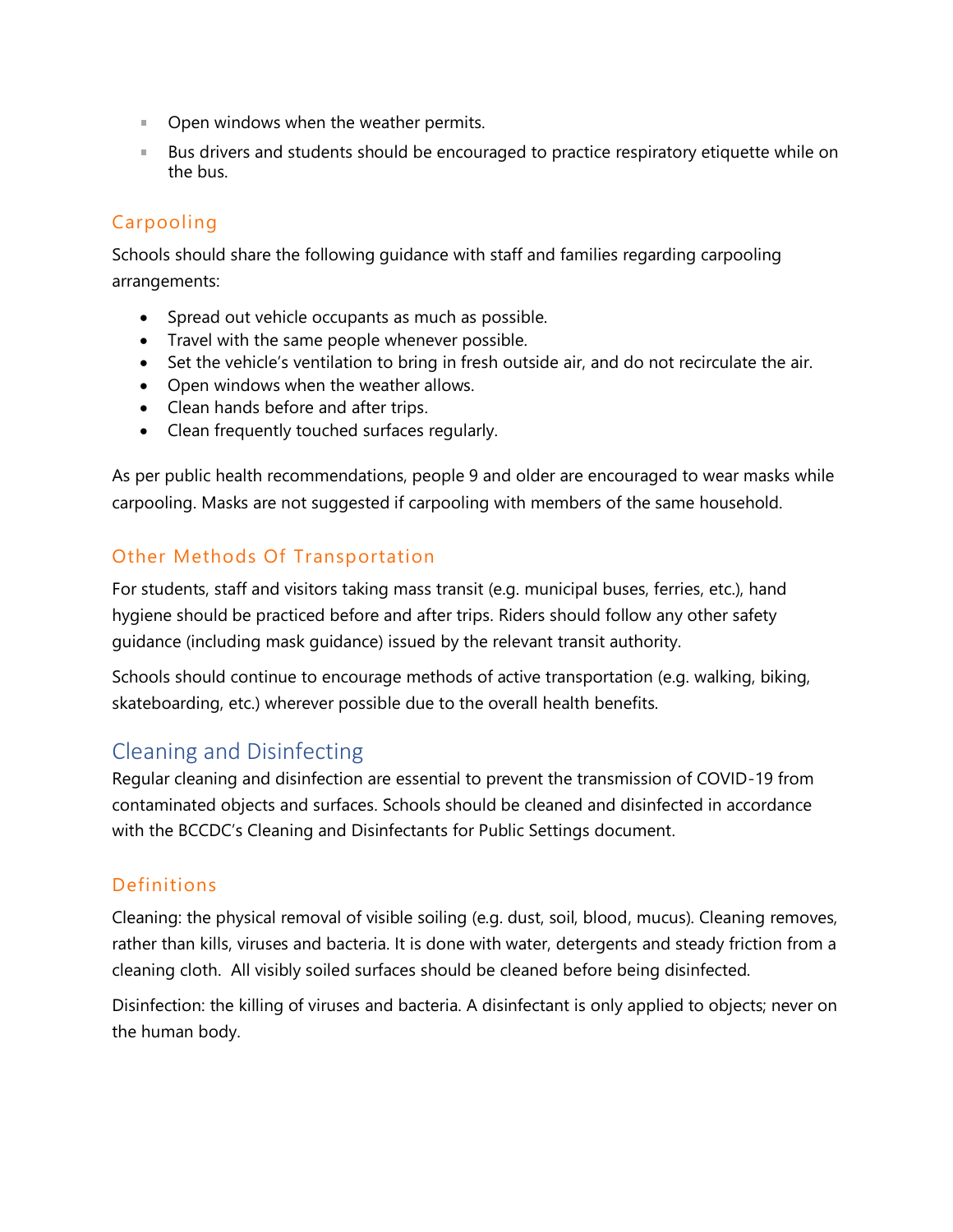#### <span id="page-9-0"></span>Cleaning And Disinfecting Procedures

The following frequency guidelines must be adhered to when cleaning and disinfecting:

- General cleaning of the premises, and cleaning and disinfecting of frequently touched surfaces, at least once in a 24-hour period.
- **Clean and disinfect any surface that is visibly dirty.**
- **Empty garbage containers daily.**
- Always wash hands before and after handling shared objects.
- Items and surfaces that children have placed in their mouths or that have been in contact with bodily fluids should be cleaned as soon as possible and between uses by different children.
- Dishwasher-safe items can be cleaned and disinfected in a dishwasher with a hot rinse cycle.

#### <span id="page-9-1"></span>Frequently Touched Surfaces

<span id="page-9-2"></span>Frequently touched surfaces include:

- a. Items used by larger numbers of students and staff, including doorknobs, light switches, hand railings, water fountains, faucet handles, toilet handles.
- Shared equipment (e.g. computer keyboards and tablets, glassware and testing equipment for science labs, kitchen equipment for culinary programs, sewing machines and sewing equipment for home economic programs, PE/sports equipment, music equipment, etc.)
- **Appliances (staff and students can share the use of appliances and other objects, but** treat items like microwaves, refrigerators, coffee pots, photocopiers or laminators as frequently touched surfaces)
- Service counters (e.g., office service window, library circulation desk)
- **Limiting access to water fountains is no longer recommended. Hand hygiene should be** practiced before and after use.
- a. School communicable disease plans should not include restricting access to water, washrooms or other spaces that support student learning and well-being (e.g. gymnasiums, libraries, support rooms, etc.). Schools should return to full operation of all spaces in alignment with the protocols outlined in this document.
- **Figuently-touched items like toys or manipulatives that may not be able to be cleaned** often (e.g. fabrics) or at all (e.g. sand, foam, playdough, etc.) can be used, if hand hygiene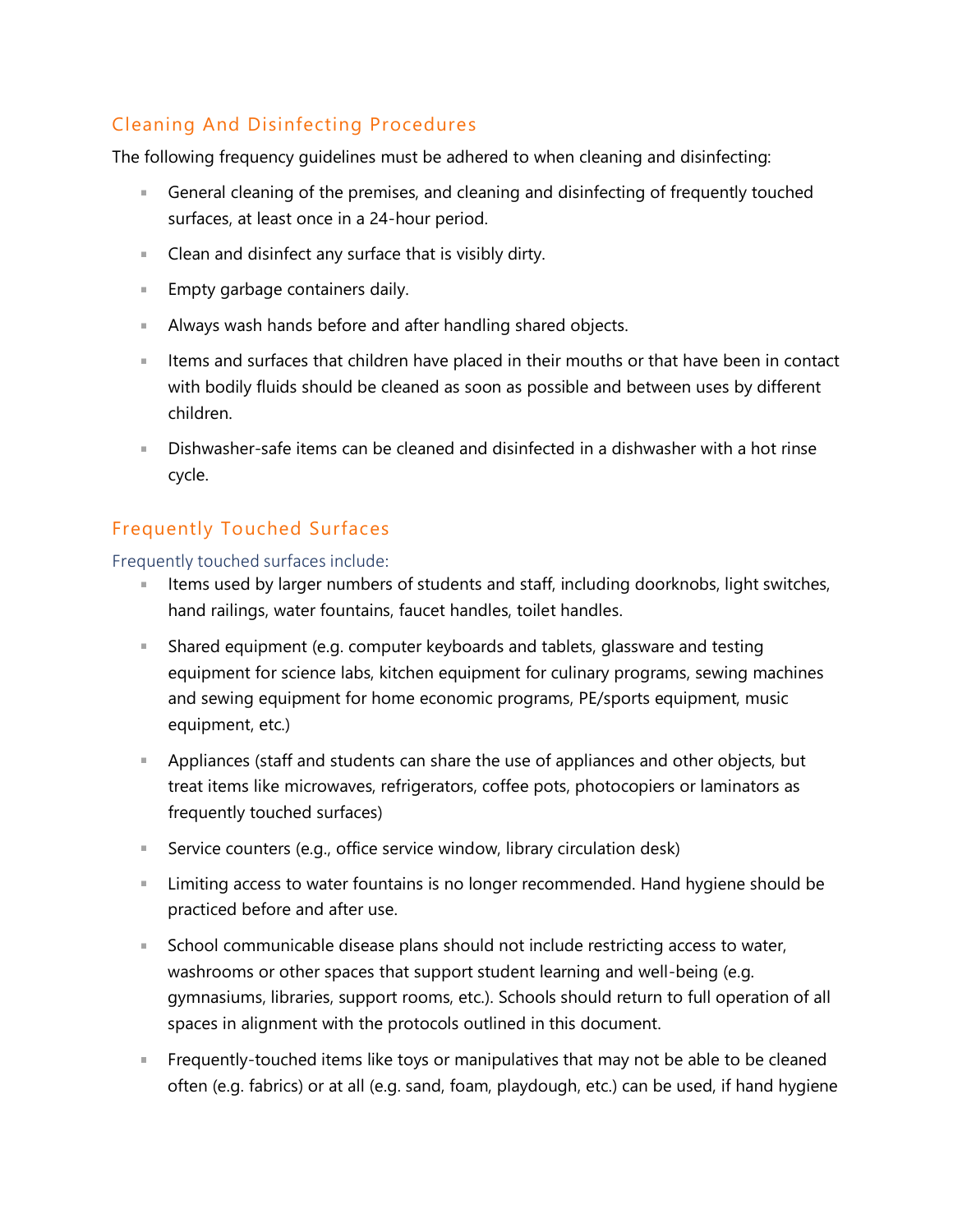is practiced before and after use. Carpets and rugs (e.g. in Kindergarten and StrongStart classes) can also be used.

There is no evidence that the COVID-19 virus is transmitted via textbooks, paper or other paper-based products. Laminated or glossy paper-based products (e.g. children's books or magazines) and items with plastic covers (e.g. DVDs) can be contaminated if handled by a person with COVID-19; however, the risk is low. There is no need for these items to be cleaned and disinfected or quarantined for any period of time, or for hand hygiene to be practiced before or after use.

### <span id="page-10-0"></span>Cleaning And Disinfecting Bodily Fluids

Follow these procedures, in conjunction with school/district policies, when cleaning and disinfecting bodily fluids (e.g., runny nose, vomit, stool, urine):

- Wear disposable gloves when cleaning blood or body fluids.
- **Wash hands before wearing and after removing gloves.**
- **Follow regular health and safety procedure and regularly used PPE (e.g., gloves, Kevlar** sleeves) for blood and bodily fluids (e.g. toileting, spitting, biting).

#### <span id="page-10-1"></span>Visitor Access

- **Schools can leave front doors unlocked for visitor access, but may wish to encourage** visitors to make appointments.
- **Schools are responsible for ensuring that visitors are aware of communicable disease** protocols and requirements, and have completed a daily health check, prior to entering the school.
	- $\circ$  Information on communicable disease protocols and requirements for visitors should be posted by the entrance to the school, on the school's website, and included in communications to students and families.
- **Schools must have a sign in/sign out process in place for all visitors and staff who are not** typically onsite (e.g. TTOCs, itinerant teachers/specialists, maintenance or IT personnel, district/authority administrators).
- Schools should keep a list of the date, names and contact information for all visitors and staff who are not typically onsite who entered the school over the past 45 days.
- All visitors must wear a non-medical mask when they are inside the school.
- **Where possible, visitor access should be limited to those areas required for the purpose** of the visit (e.g. school office for drop-off/pick-up of items, gymnasium for a sports event, etc.), and parents/caregivers should be encouraged to drop-off/pick-up students outside of the school.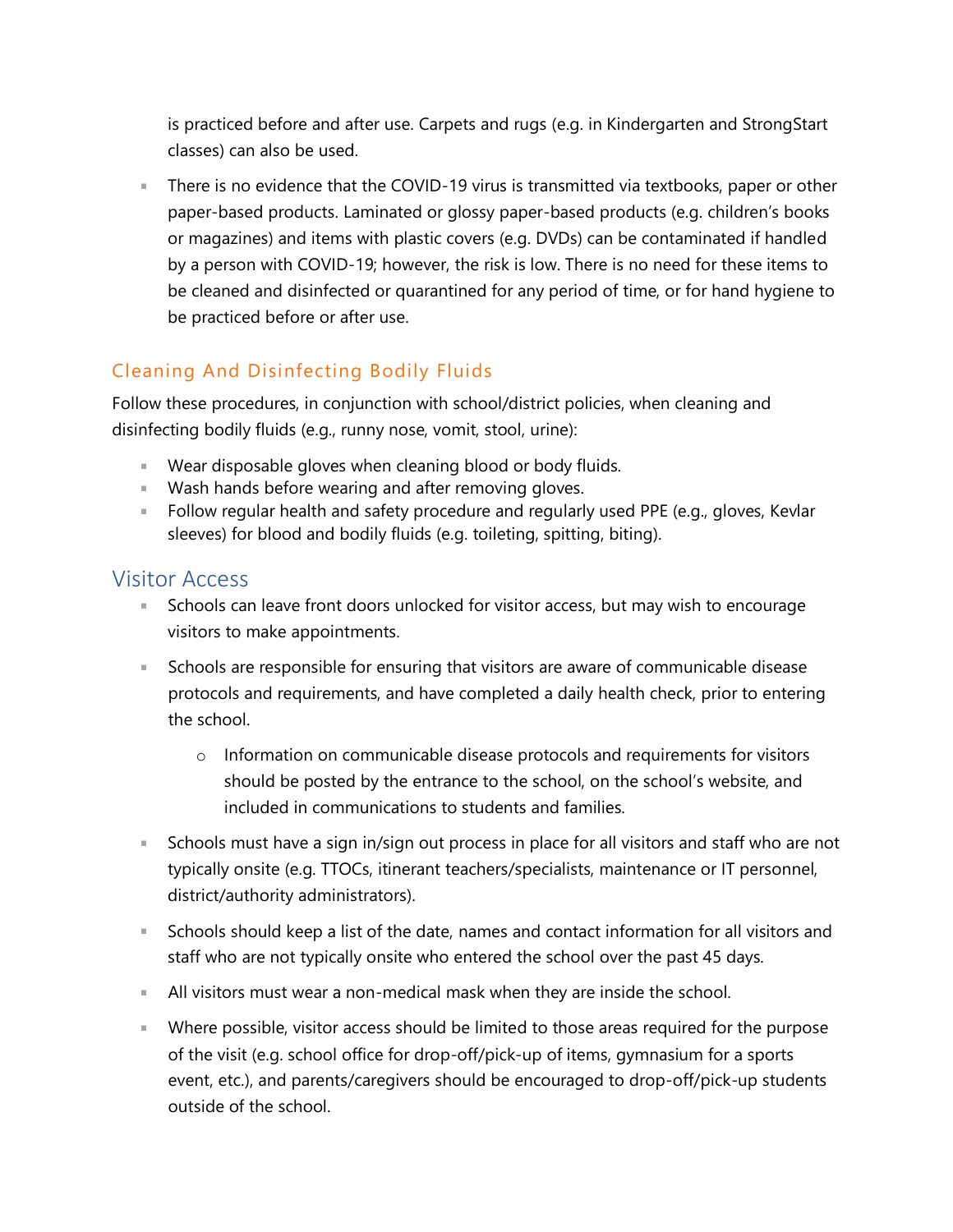**Parents/caregivers and other visitors should respect others' personal space while on** school grounds, including outside.

#### <span id="page-11-0"></span>Community Use

After hours community use of facilities is allowed in alignment with other health and safety measures:

- Use must occur in line with those activities permitted as per relevant local, regional, provincial and federal public health recommendations and Orders
- **Diligent hand hygiene**
- **Respiratory etiquette**
- **Ensuring participants stay home if they are feeling ill**
- Where possible, limiting building access to only those areas required for the purpose of the activity

Community users are responsible for collecting names and contact information of participants to support contact tracing activities by the local health authority.

# <span id="page-11-2"></span><span id="page-11-1"></span>Illness & Self-Assessment Policies and Protocols

#### Daily Health Check

A daily health check is a tool to reduce the likelihood of a person with COVID-19 coming to school when they are infectious.

- **Parents and caregivers should assess their children daily for illness before sending them** to school.
	- o Parents/caregivers and students can utilize the provincial [K-12 Health Check app](https://www.k12dailycheck.gov.bc.ca/) for daily assessment of symptoms.
- **Staff and other adults should complete a daily health check prior to entering the school.**
- If a student, staff or other adult is sick, they must not enter the school.

#### <span id="page-11-3"></span>School Responsibilities

- **Ensure staff and other adults (e.g. parents, caregivers, visitors) entering the school are** aware of their responsibility to complete a daily health check prior to entering the school (e.g. emails/letters to parents and staff, orientation video, signage on doors) and to stay home if they are sick.
- **EXP** Clearly communicate with parents/caregivers their responsibility to complete a daily health check with their child, and keep them home from school if they are sick.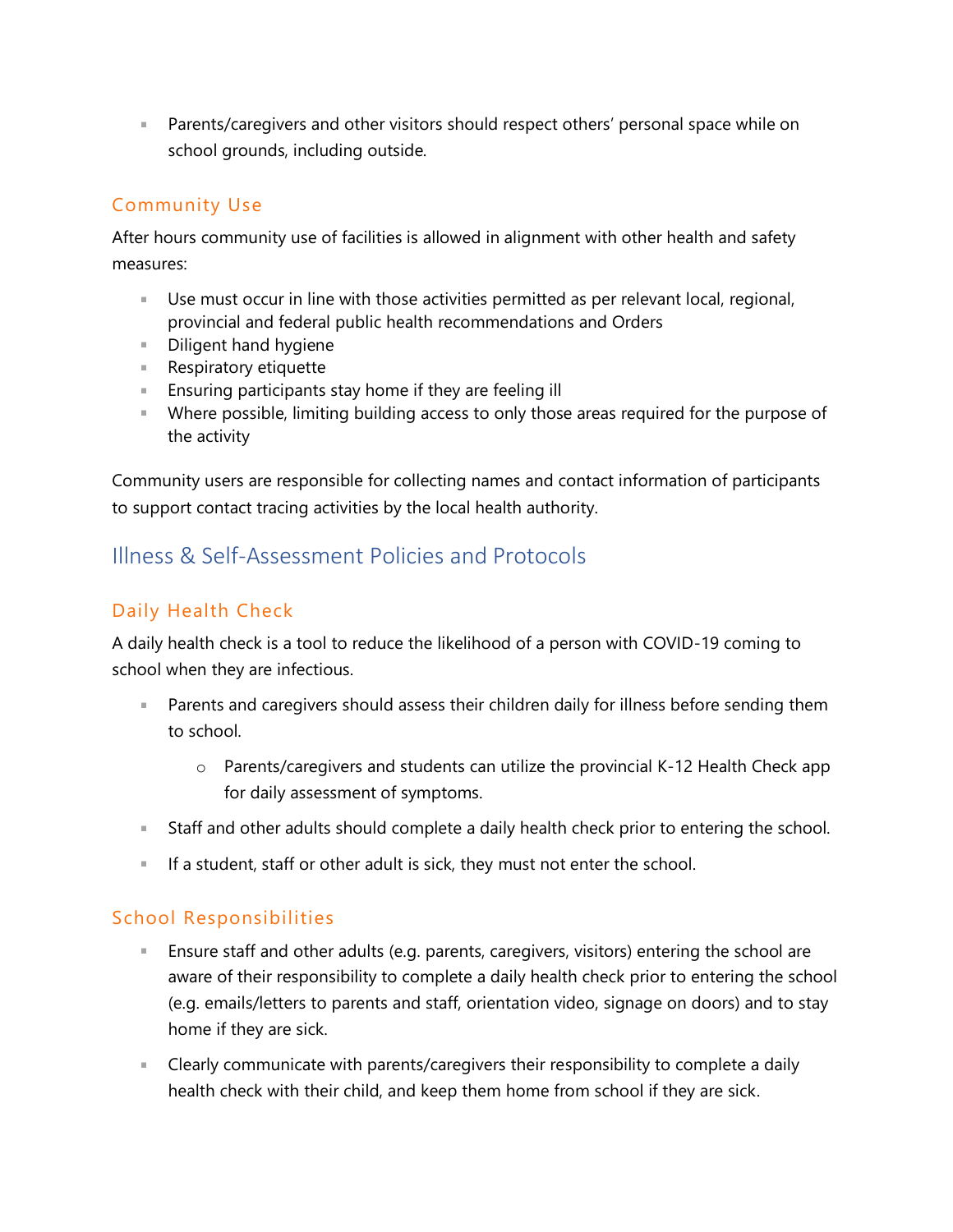- **Establish procedures for students and staff who become sick while at school/work to be** sent home as soon as possible. Refer to the [COVID-19 Protocols for School & District](https://www2.gov.bc.ca/assets/download/01C64AF4C9E24838B8FE94C58D4F5541)  [Administrators and Staff](https://www2.gov.bc.ca/assets/download/01C64AF4C9E24838B8FE94C58D4F5541) for more information.
	- $\circ$  Some students or staff may not be able to be picked up immediately. As such, schools should have a space available where the student or staff can wait comfortably and is separated from others (at least 2M), and provide the student or staff with a non-medical mask if they don't have one (unless they are experiencing gastrointestinal symptoms and are at risk of vomiting).
		- Schools must provide supervision for younger children. Supervising staff should wear a non-medical mask and face shield if they are unable to maintain physical distance, avoid touching bodily fluids as much as possible, and practice diligent hand hygiene.
	- o Staff responsible for facility cleaning should clean and disinfect the surfaces/equipment which the person's bodily fluids may have been in contact with while they were ill (e.g., their desk in a classroom, the bathroom stall they used, etc.) prior to the surfaces/equipment being used by others. Cleaning/disinfecting the entire room the person was in is not required in these circumstances.

# <span id="page-12-1"></span><span id="page-12-0"></span>STAYING HOME, SELF-ISOLATION AND SYMPTOMS

#### Stay Home When Required to Self -Isolate

Students, staff or other adults must stay home if they are required to [self-isolate.](http://www.bccdc.ca/health-info/diseases-conditions/covid-19/self-isolation)

Additional information on self-isolation requirements and support is available from [BCCDC.](http://www.bccdc.ca/health-info/diseases-conditions/covid-19/self-isolation)

#### <span id="page-12-2"></span>Symptoms of Illness and Return to School

Students, staff or other adults should stay at home when sick, as this is one of the most important ways to reduce the introduction to and the spread of COVID-19 in schools. The following resources provide guidance regarding specific symptoms of illness:

- **Parents/caregivers and students can use the [K-12 Health Check app.](https://www.k12dailycheck.gov.bc.ca/)**
- Staff and other adults can refer to BCCDC's "[When to get tested for COVID-19](http://www.bccdc.ca/Health-Info-Site/Documents/COVID_public_guidance/When_to_get_tested.pdf)".
- Staff, students and parents/caregivers can also use the BCCDC online [Self-Assessment](https://bc.thrive.health/)  [Tool,](https://bc.thrive.health/) call 8-1-1 or their health care provider.

When a staff, student or other adult can return to school depends on the type of symptoms they experienced (as indicated in the [K-12 Health Check app](https://www.k12dailycheck.gov.bc.ca/) and BCCDC "[When to get tested for](http://www.bccdc.ca/Health-Info-Site/Documents/COVID_public_guidance/When_to_get_tested.pdf)  [COVID-19](http://www.bccdc.ca/Health-Info-Site/Documents/COVID_public_guidance/When_to_get_tested.pdf)" resource), if a COVID-19 test is recommended, and the type of illness they had (e.g.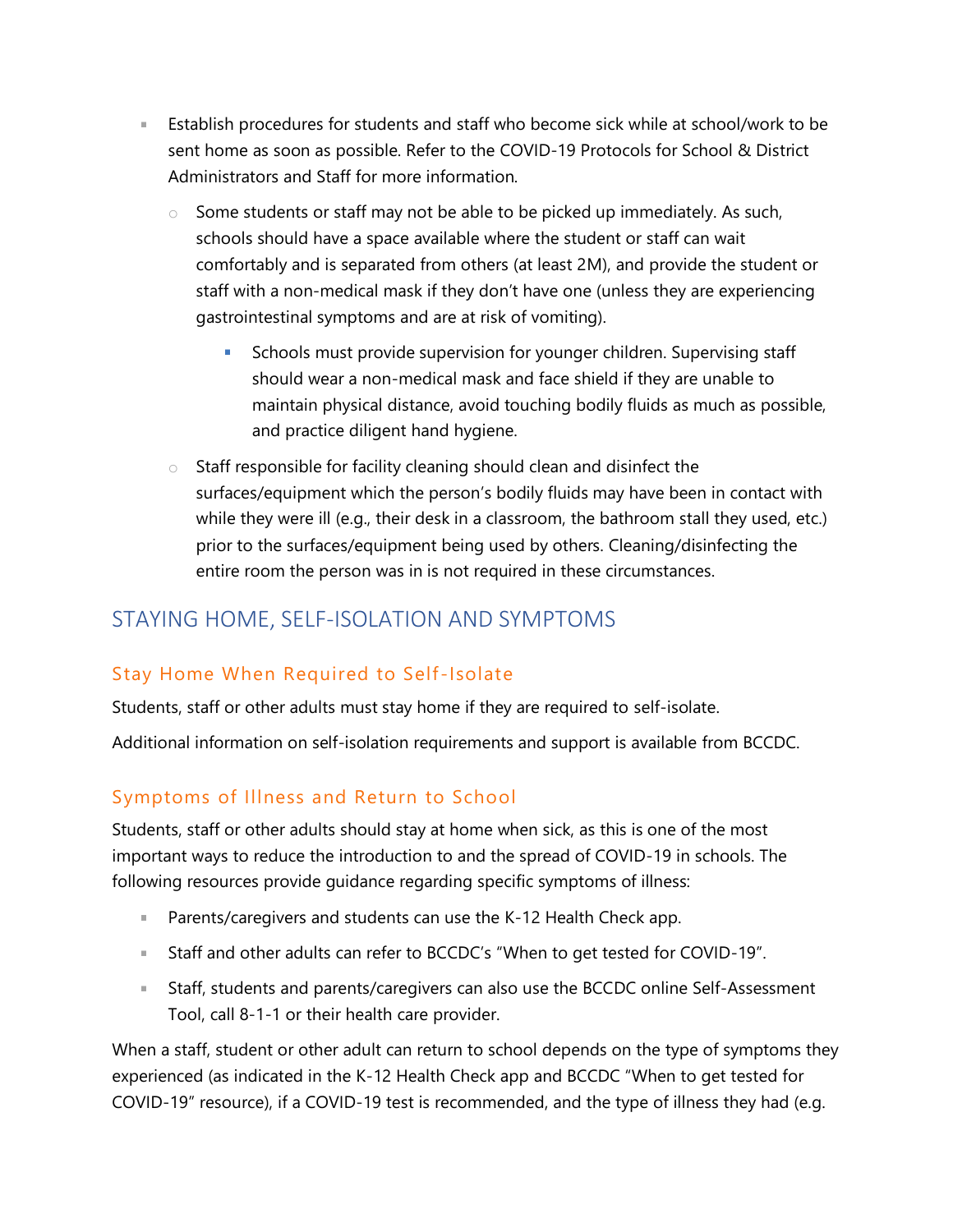COVID-19 or other illness). See Appendix B – COVID-19 Symptoms, Testing & Return to School for more information regarding what to do when experiencing COVID-19 symptoms.

Students and staff who experience symptoms consistent with a previously diagnosed health condition (e.g. seasonal allergies) can continue to attend school when they are experiencing these symptoms as normal. They do not require re-assessment by a health-care provider and should not be required to provide a health-care provider note. If they experience any new or unexplained symptoms, they should seek assessment by a health-care provider.

Students or staff may still attend school if a member of their household develops new symptoms of illness, provided the student/staff has no symptoms themselves. If the household member tests positive for COVID-19, public health will advise the asymptomatic student/staff on self-isolation and when they may return to school.

#### <span id="page-13-0"></span>Hand Hygiene

Rigorous hand-washing with plain soap and water is the most effective way to reduce the spread of illness (antibacterial soap is not needed for COVID-19). Follow these guidelines to ensure effective hand hygiene in schools:

- **Practice diligent hand hygiene by washing hands with plain soap and water for at least** 20 seconds (temperature does not change the effectiveness of washing hands with plain soap and water).
- **Facilitate regular opportunities for staff and students to practice hand hygiene:** 
	- o Use portable hand-washing sites and/or alcohol-based hand sanitizer dispensers containing at least 60% alcohol, where sinks are not available.
		- Schools should use [commercial hand sanitizer products that have met Health](https://www.canada.ca/en/health-canada/services/drugs-health-products/disinfectants/covid-19/hand-sanitizer.html)  [Canada's requirements and are authorized for sale in Canada](https://www.canada.ca/en/health-canada/services/drugs-health-products/disinfectants/covid-19/hand-sanitizer.html).
	- o Hand-washing should be encouraged upon school entry and before/after breaks and eating, using washroom and using frequently touched shared equipment.
- **Staff should assist younger students with hand hygiene as needed.**
- Students may bring their own sanitizer or plain soap if they are on the list authorized by Health Canada or have a medical condition that requires specialized soaps.
- **If hands are visibly soiled, alcohol-based hand rub may not be effective at eliminating** microbes. Soap and water are preferred when hands are visibly dirty. If it is not available, use an alcohol-based hand wipe followed by alcohol-based hand rub.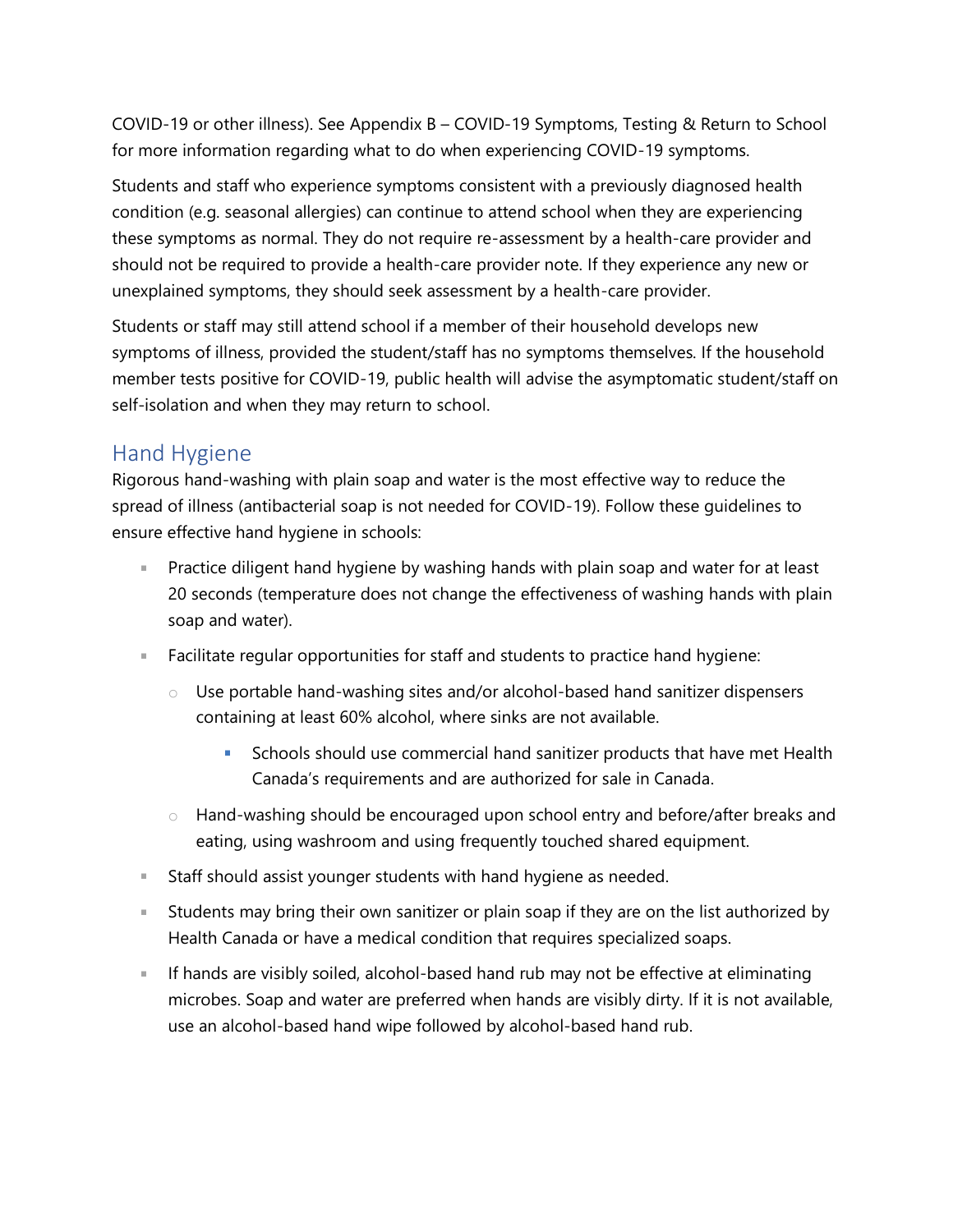| When Student Should Perform                                                                                                                                                                                                                                                                                                                                                                                                                        | <b>When Staff Should Perform</b>                                                                                                                                                                                                                                                                                                                                                                                                                                                                                                                         |
|----------------------------------------------------------------------------------------------------------------------------------------------------------------------------------------------------------------------------------------------------------------------------------------------------------------------------------------------------------------------------------------------------------------------------------------------------|----------------------------------------------------------------------------------------------------------------------------------------------------------------------------------------------------------------------------------------------------------------------------------------------------------------------------------------------------------------------------------------------------------------------------------------------------------------------------------------------------------------------------------------------------------|
| Hand Hygiene:                                                                                                                                                                                                                                                                                                                                                                                                                                      | Hand Hygiene:                                                                                                                                                                                                                                                                                                                                                                                                                                                                                                                                            |
| When they arrive at school.<br>ш<br>Before and after any breaks (e.g.,<br>٠<br>recess, lunch).<br>Before and after eating and drinking<br>ш<br>(excluding drinks kept at a student's<br>desk or locker).<br>Before and after using an indoor<br>٠<br>learning space used by multiple<br>classes with shared equipment.<br>After using the toilet.<br>ш<br>After sneezing or coughing into<br>ш<br>hands.<br>Whenever hands are visibly dirty.<br>ш | When they arrive at school.<br>ш<br>Before and after any breaks (e.g.<br>ш<br>recess, lunch).<br>Before and after eating and drinking.<br>ш<br>Before and after handling food or<br>H.<br>assisting students with eating.<br>Before and after giving medication<br>u.<br>to a student or self.<br>After using the toilet.<br>ш<br>After contact with body fluids (i.e.,<br>ш<br>runny noses, spit, vomit, blood).<br>After cleaning tasks.<br>ш<br>After removing gloves.<br>ш<br>After handling garbage.<br>ш<br>Whenever hands are visibly dirty.<br>ш |

#### <span id="page-14-0"></span>Respiratory Etiquette

Students and staff should:

- **Cough and sneeze into their elbow, sleeve, or a tissue.**
- **Throw away used tissues and immediately perform hand hygiene.**

# <span id="page-14-1"></span>Personal Protective Equipment (PPE)

Personal protective equipment (including masks) can provide an additional layer of protection. Non-medical masks and face coverings (hereafter referred to collectively as "masks") have a role to play in preventing the spread of COVID-19. They provide some protection to the wearer and to those around them.

In the event a regional or provincial public health recommendation or Order requires stricter non-medical mask use than what is outlined in this document, that recommendation or Order should be followed.

Those wearing masks should still continue to respect others personal space.

Masks should not be used in place of the other safety measures.

#### <span id="page-14-2"></span>K-12 Staff

All K-12 staff are required to wear a mask or a face shield (in which case a mask should be worn in addition to the face shield) indoors in schools and on school buses.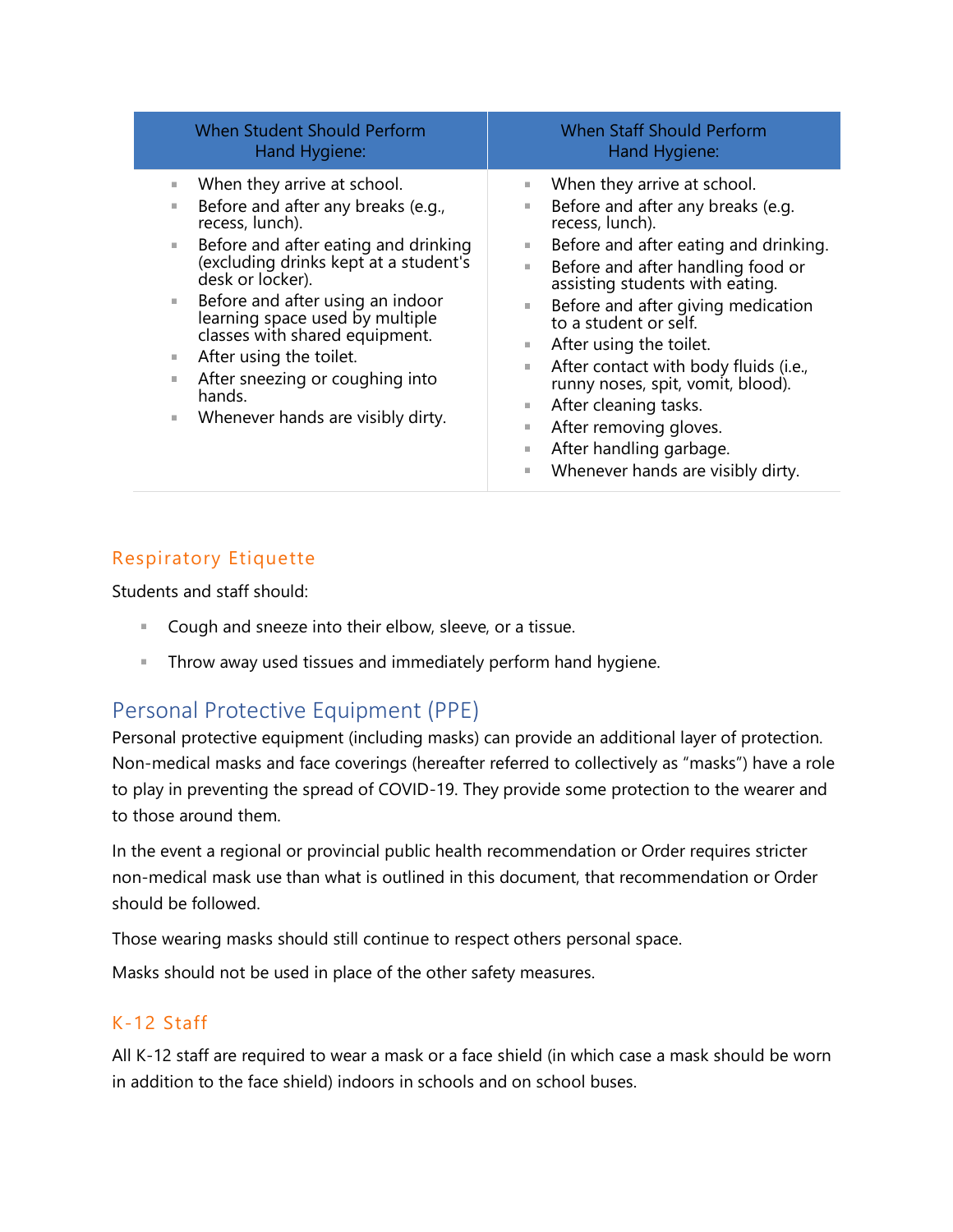Supporting students with complex behaviours, medical complexities or receiving delegated care may require staff providing health services or other health care providers to be in close physical proximity or in physical contact with a medically complex or immune suppressed student.

- People providing these services in schools must wear a mask (medical or non-medical) when providing services and the service cannot be provided from behind a physical barrier. Additional PPE over and above that needed for routine practices and the use of a medical or non-medical mask is not necessary.
- Those providing health services in schools may be receiving different guidance related to PPE from their regulatory college or employer. Health service providers are encouraged to work with their employer to confirm what PPE is recommended for the services they provide in school settings.
- Parents and caregivers of children who are considered at higher risk of severe illness due to COVID-19 are encouraged to consult with their health care provider to determine their child's level of risk.

#### <span id="page-15-0"></span>K-12 Students

All students in Grades 4 to 12 are required to wear a mask or a face shield (in which case a nonmedical mask should be worn in addition to the face shield) indoors in schools and on school buses.

Students in Grades K to 3 are encouraged to wear a mask indoors in schools and on school buses, but are not required to do so - mask wearing remains a personal or family/caregiver choice for these students, and their choices must be respected.

Staff should utilize positive and inclusive approaches to engage students in the use of masks, and should not employ measures that are punitive or stigmatizing in nature.

#### <span id="page-15-1"></span>Visitors

All visitors must wear a non-medical mask when they are inside the school.

#### <span id="page-15-2"></span>Exceptions For Staff, Students And Visitors

The guidance outlined above regarding mask requirements does not apply to staff, students and visitors in the following circumstances:

- to a person who cannot tolerate wearing a mask for health or behavioural reasons;
- to a person who is unable to put on or remove a mask without the assistance of another person;
- if the mask is removed temporarily for the purposes of identifying the person wearing it;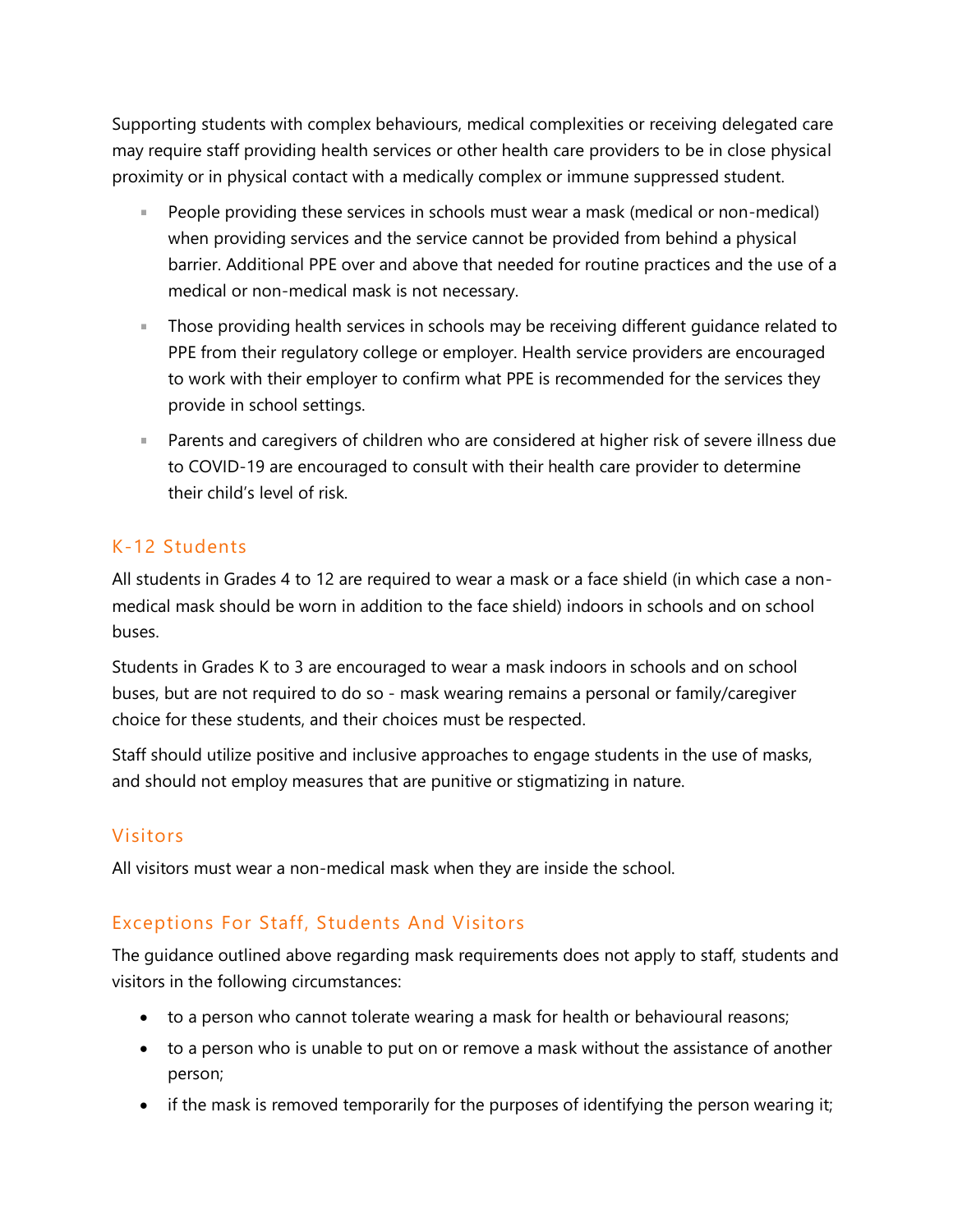- if the mask is removed temporarily to engage in an educational activity that cannot be performed while wearing a mask (e.g. playing a wind instrument, engaging in highintensity physical activity, etc.);
- if a person is eating or drinking;
- if a person is behind a barrier; or
- while providing a service to a person with a disability or diverse ability (including but not limited to a hearing impairment) where visual cues, facial expressions and/or lip reading/movements is important.

Mask use for staff at non-school sites (e.g., administrative offices, maintenance facilities, etc.) should follow the guidance from WorkSafe BC.

Schools must not require a health-care provider note (i.e. a doctor's note) to confirm if staff, students or visitors cannot wear a mask.

No student should be prevented from attending or fully participating at school if they do not wear a mask

# <span id="page-16-0"></span>General Ventilation and Air Circulation

At this time, there is no evidence that a building's ventilation system, in good operating condition, would contribute to the spread of the virus. Good indoor air ventilation alone cannot protect people from exposure to COVID-19; however, it may reduce risk when used in addition to other preventive measures.

In order to enhance school ventilation, schools should consider:

- a. moving activities outdoors when possible (for example, lunch, classes, physical activity) and consider moving classrooms outside when space and weather permit
- **increasing air exchanges by adjusting the HVAC system**
- managing air distribution through building automation control systems
- where possible, opening windows if weather permits and HVAC system function will not be negatively impacted
- When using air conditioners and fans in ventilated spaces, air should be moved from high places to lower places instead of blowing air directly from one person's breathing zone to another's. Avoid horizontal cross breezes.
- Use of portable air conditioners and fans in unventilated spaces with doors and windows closed should be avoided, except when necessary during high or excessive heat events.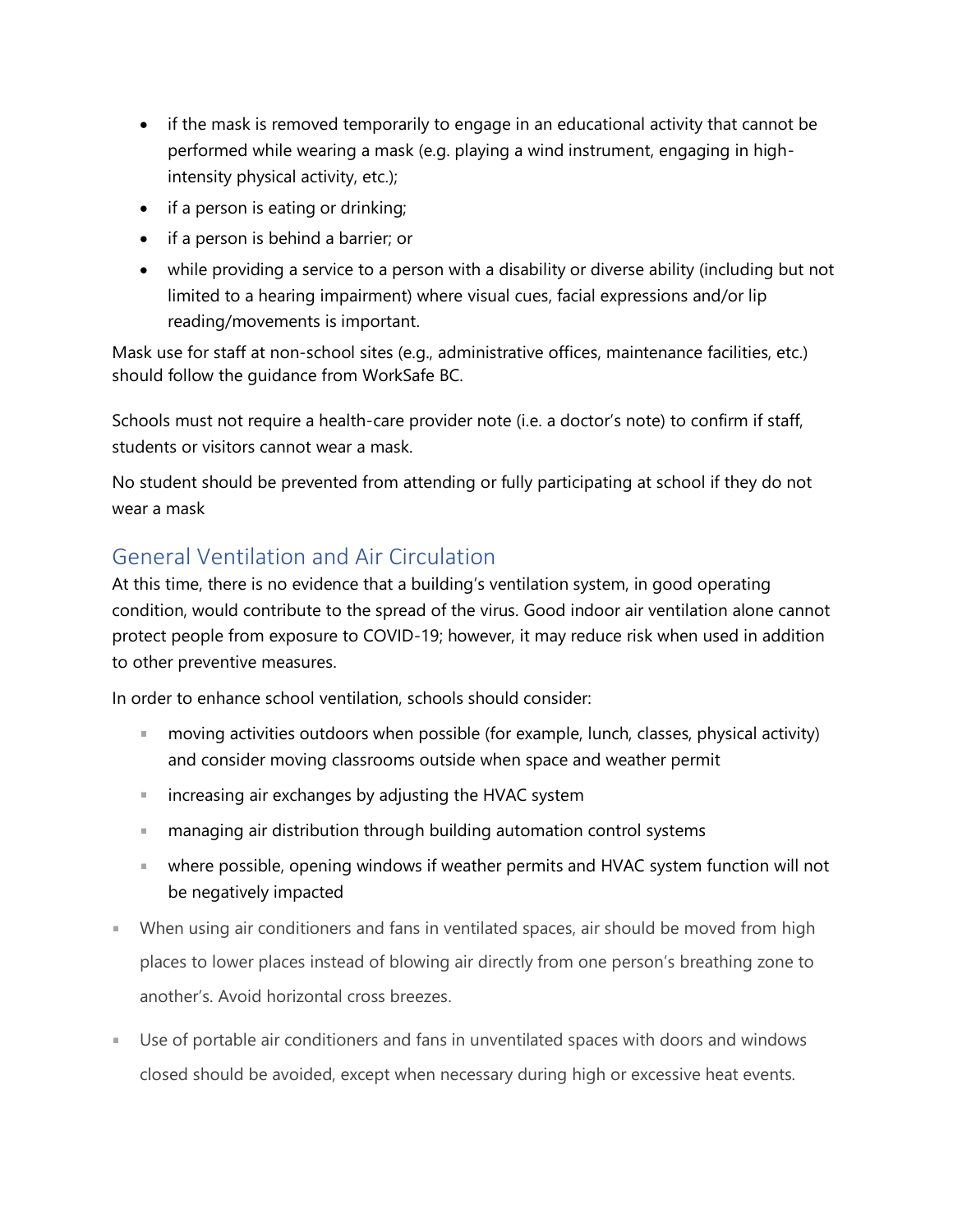Communicable disease prevention measures need to be balanced against the risk of excessive heat events in warmer months.

# <span id="page-17-0"></span>Emergency and Evacuation Drills

Schools should continue to practice various emergency procedures, including six school fire evacuation drills required annually by [BC Fire Code 2.8.3.2.](http://free.bcpublications.ca/civix/document/id/public/bcfc2018/bcfc_2018dbp2s28/search/CIVIX_DOCUMENT_ROOT_STEM:(2.8.3.2)%20AND%20CIVIX_DOCUMENT_ANCESTORS:bcfc2018?2#hit1)

- Staff should be notified in advance of emergency/evacuation drills.
- **The BC Fire Code requires schools to conduct "total evacuation fire drills" involving all** occupants in the building. Partial building evacuations involving smaller groups of students would not comply with the fire drill requirements of [BC Fire Code 2.8.3.2.](http://free.bcpublications.ca/civix/document/id/public/bcfc2018/bcfc_2018dbp2s28/search/CIVIX_DOCUMENT_ROOT_STEM:(2.8.3.2)%20AND%20CIVIX_DOCUMENT_ANCESTORS:bcfc2018?2#hit1)
- **Emergency procedures may require modification to adhere to communicable disease** plans (e.g. designating additional muster locations to reduce crowding where required).
	- o In the event of an actual emergency, procedure modifications may be suspended to ensure for a timely, efficient and safe response.

# <span id="page-17-1"></span>Curriculum, Programs and Activities

All curriculum, programs and activities should operate in alignment with provincial K-12 health and safety guidelines, including school-led activities held off campus (e.g. sports academies, community-based programs/courses). Schools should continue to implement ongoing communicable disease prevention practices (e.g. cleaning and disinfecting, hand hygiene, respiratory etiquette) specific to the activity.

Equipment should be cleaned and disinfected as per Cleaning and Disinfecting guidelines outlined in this document.

**College** Equipment that touches the mouth (e.g. water bottles, instrument mouth pieces) should not be shared unless cleaned and disinfected in between use.

Hand hygiene should be practiced before and after using frequently touched pieces of equipment and whenever hands are visibly dirty.

#### <span id="page-17-2"></span>Field Trips

When planning field trips, staff should follow existing policies and procedures as well as the guidance in this document. Additional measures specific to field trips should be taken, including:

×, For transportation, including school bus transportation, public transit and carpooling, see guidance in the transportation section in this document.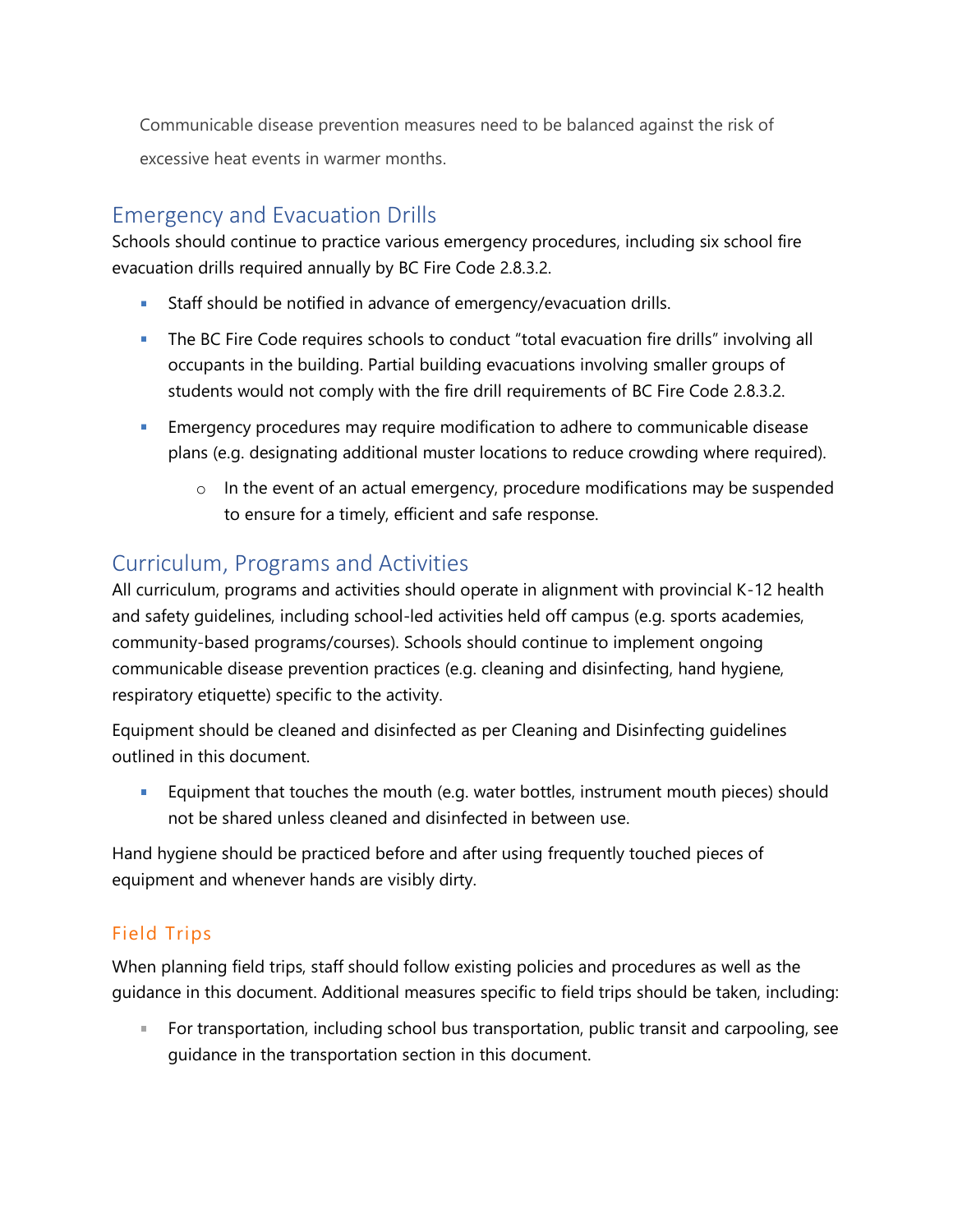- **Schools must ensure that volunteers providing supervision are trained in and strictly** adhere to required health and safety guidelines.
- Alignment with relevant local, regional, provincial and federal public health recommendations and Orders, including for international travel.

#### <span id="page-18-0"></span>Kindergarten

- **Include information about communicable disease prevention measures that will be in** place as part of communications to students and their families prior to school start.
- **Parents/caregivers must follow quidelines for visitors.**
- Provide opportunities for Kindergarten students to learn and practice respecting personal space, recognizing they are unlikely to be able to do this at all times.
- **Gently remind students of the expectations throughout the day and encourage students** to kindly support one another.
- **Figuently-touched items like toys or manipulatives that may not be able to be cleaned** often (e.g. fabrics) or at all (e.g. sand, foam, playdough, etc.) can be used, if hand hygiene is practiced before and after use. Carpets and rugs (e.g. for circle time activities) can also be used.
- Sand and water can be used for play if children wash their hands before and after play. COVID-19 does not survive well on surfaces, other than hard surfaces. There is no evidence showing that the virus survives on sand, in water or on playdough.

#### <span id="page-18-1"></span>Music Programs

- K-12 staff and students in Grades 4 to 12 must wear masks when indoors and a barrier is not present. Masks can be temporarily removed while engaging in an educational activity that cannot be performed while wearing a mask (e.g. playing a wind instrument), but must be worn while singing.
- Shared equipment should be cleaned and disinfected as per Cleaning and Disinfecting guidelines and students should be encouraged to practice proper hand hygiene before and after music equipment use.
	- o Equipment that touches the mouth (e.g. instrument mouth pieces) should not be shared unless cleaned and disinfected in between uses.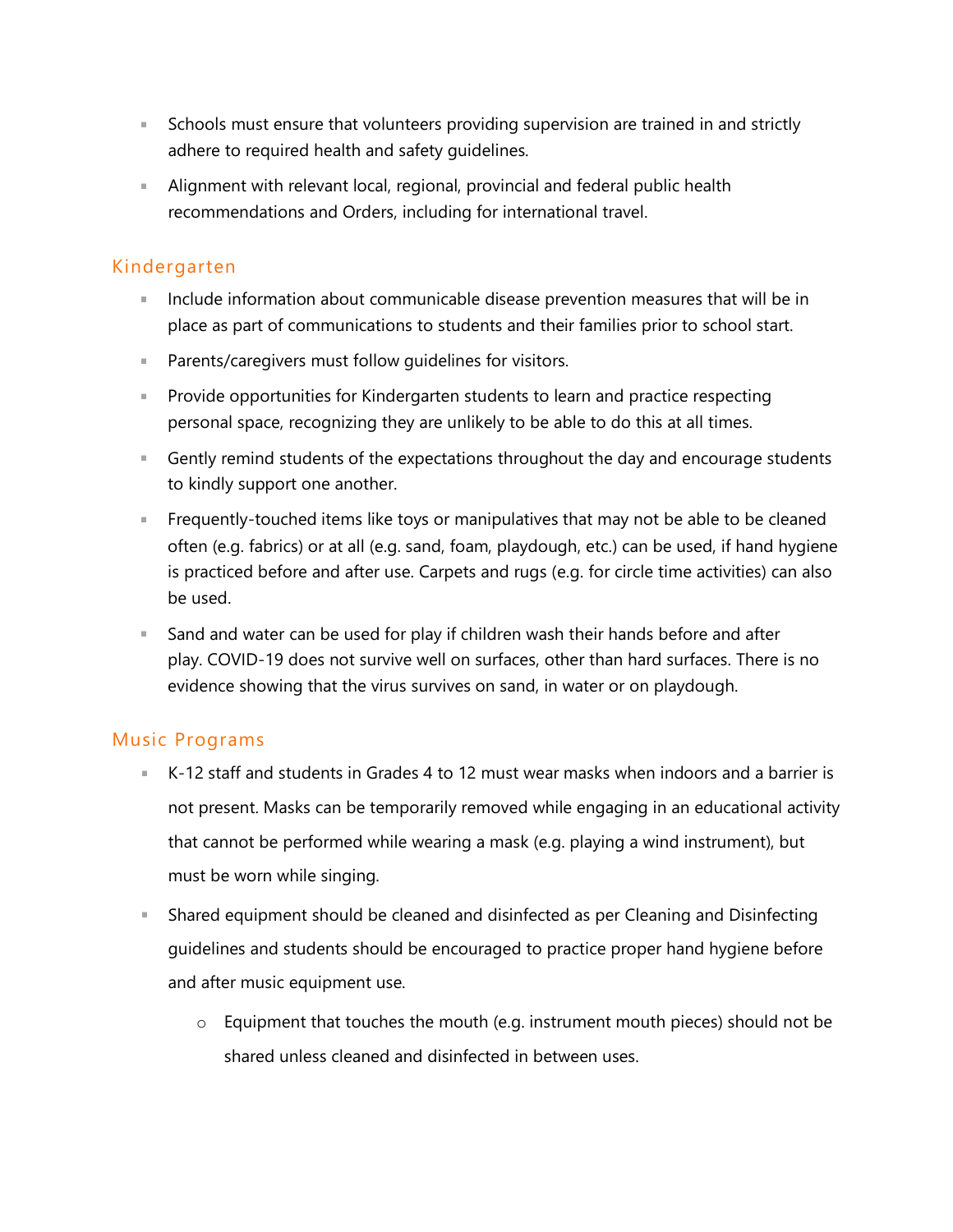The B.C. Music Educators' Association and the Coalition for Music Education in B.C have also developed [Guidance for Music Classes in BC During COVID-19.](https://drive.google.com/file/d/1KG2rE1rU-NENxbQsuYN20xnM9TBlNn3Z/view) In the case of any discrepancy in guidance, schools and school districts are expected to follow the Ministry of Education guidelines outlined in this document.

#### <span id="page-19-0"></span>Physical And Health Education (Phe)/Outdoor Programs

- Spread out students and staff within available space, and encourage outdoor activities and programs, as much as possible.
- K-12 staff and students in Grades 4 to 12 are required to wear masks during PHE/outdoor program classes when they are indoors and a barrier is not present.
	- o Students are not required to wear masks during high-intensity physical activities (e.g. stationary bike, weightlifting, basketball, soccer); mask use during these activities is left to students' personal choice. Staff are encouraged to move highintensity physical activities outdoors whenever possible.
	- $\circ$  For low intensity activities (e.g. yoga, walking), students are required to wear masks when they are indoors and a barrier is not present.
- Shared equipment can be used, provided it is cleaned and disinfected as per the guidelines in the Cleaning and Disinfecting section of this document.
	- o Students should be encouraged to practice proper hand hygiene before and after using frequently touched pieces of equipment (e.g. before and after a sports game using a shared ball), as well as proper respiratory etiquette.
	- o Equipment that touches the mouth (e.g. water bottles) should not be shared unless cleaned and disinfected in between uses.

#### <span id="page-19-1"></span>Food / Culinary Programs

Schools can continue to include food preparation as part of learning programs for students. The following guidelines should be applied:

#### Food Safety

In the case of food and culinary programs, where food is prepared as part of learning and is consumed by the students who prepared it, the following health and safety measures should apply: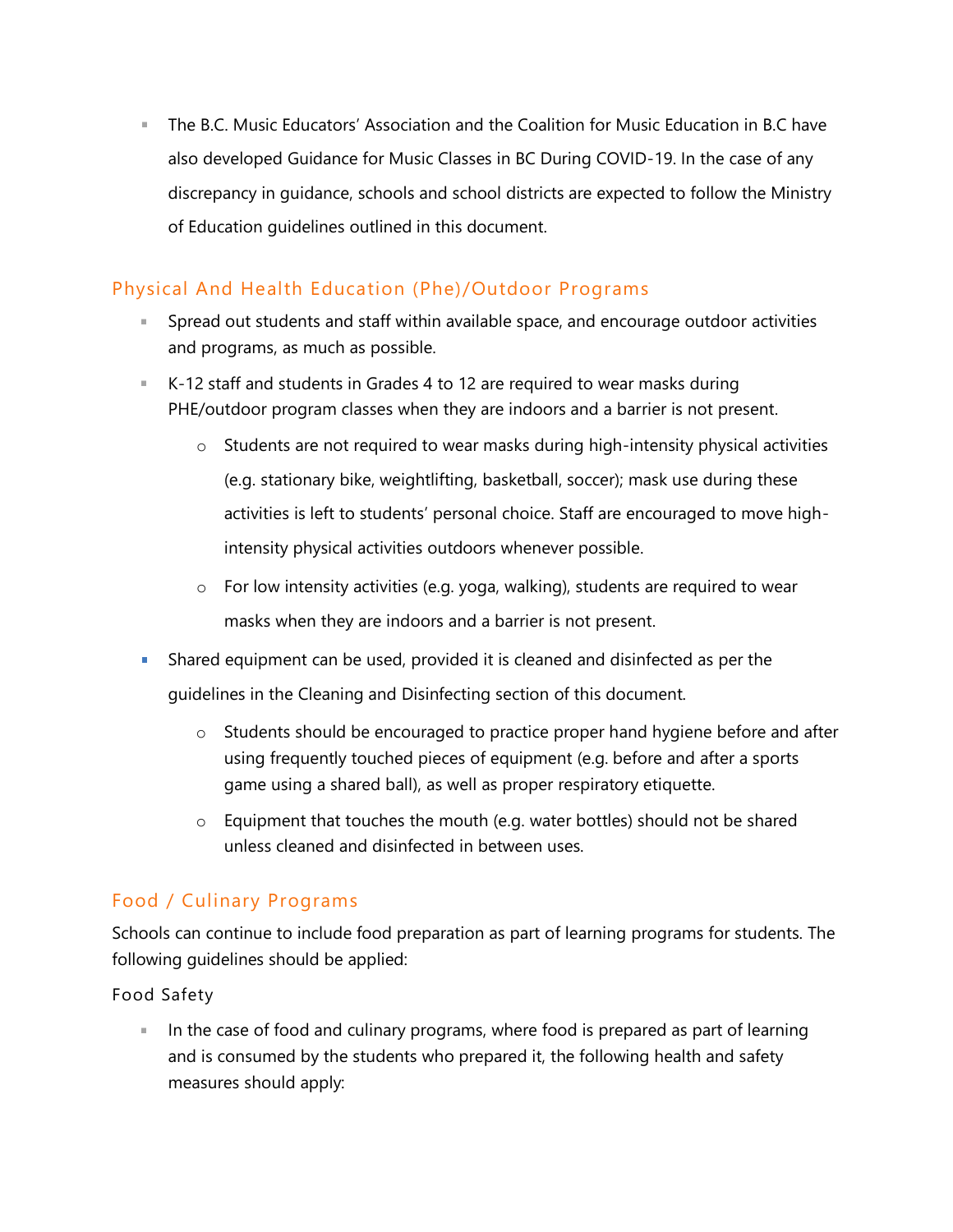- o Continue to follow normal food safety measures and requirements
- $\circ$  Implement the cleaning and disinfecting measures
- o [FOODSAFE](http://www.foodsafe.ca/index.html) Level 1 covers important food safety and worker safety information including foodborne illness, receiving and storing food, preparing food, serving food, and cleaning and sanitizing. It is a helpful resource for those seeking education and training on food safety practices
- $\circ$  Practice diligent hand hygiene by washing hands with plain soap and water for at least 20 seconds. (Antibacterial soap is not needed for COVID-19.) Students and staff should wash their hands in alignment with normal food safety measures and requirements.

#### <span id="page-20-0"></span>Food Services

Schools can continue to provide food services, including for sale.

Some schools offer food services that are regulated under the [Food Premises Regulation.](https://www.bclaws.ca/civix/document/id/complete/statreg/11_210_99) These are typically cafeterias, though may include some meal programs.

- If food service is provided in schools that is regulated under the Food Premises Regulation, no additional measures beyond those articulated in this document and regular requirements as outlined in the regulation need to be implemented (e.g. a FOODSAFE trained staff member, a food safety plan, etc.).
- **[Food Safety Legislation](https://www2.gov.bc.ca/gov/content/health/keeping-bc-healthy-safe/food-safety/food-safety-legislation) and the [Guidelines for Food and Beverage Sales in B.C. Schools](https://www2.gov.bc.ca/assets/gov/education/administration/kindergarten-to-grade-12/healthyschools/2015_food_guidelines.pdf)** continue to apply as relevant.

For food contact surfaces, schools should ensure any sanitizers or disinfectants used are approved for use in a food service application and are appropriate for use against COVID-19. These may be different than the products noted in this document for general cleaning and disinfection. Additional information is available on the [BCCDC website.](http://www.bccdc.ca/health-info/diseases-conditions/covid-19/employers-businesses/food-businesses)

Schools can continue to accept food donations to support learning and the delivery of meal programs, breakfast clubs and other food access initiatives.

Schools should continue to emphasize that food and beverages should not be shared.

School meal programs should follow regular operating practices.

#### <span id="page-20-1"></span>Fundraisers

Schools can continue to offer fundraisers that can be implemented in line with the guidelines outlined in this document. If the fundraisers involve the sale of food items, they should also align with the [Guidelines for Food and Beverage Sales in B.C. Schools.](https://www2.gov.bc.ca/assets/gov/education/administration/kindergarten-to-grade-12/healthyschools/2015_food_guidelines.pdf)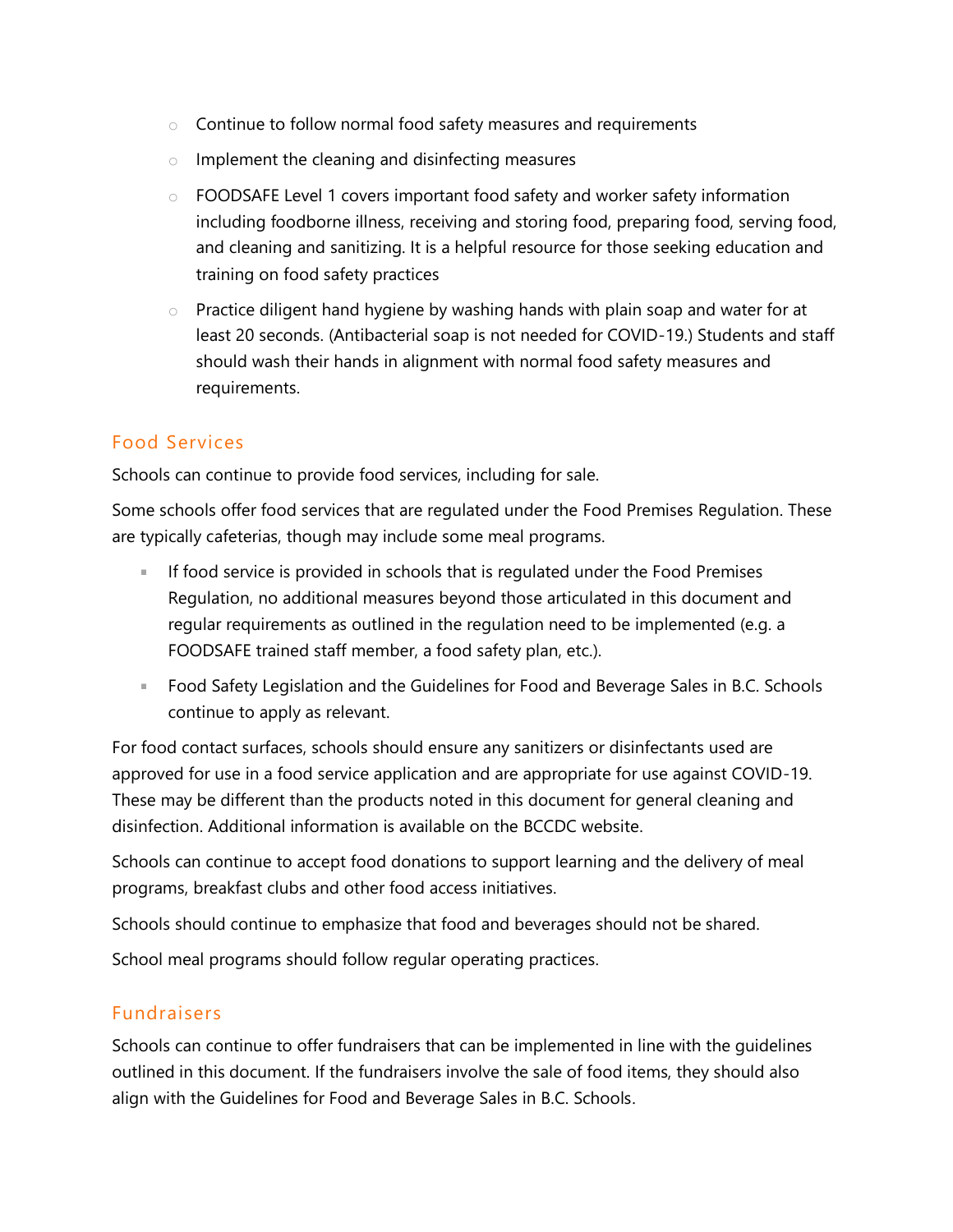#### <span id="page-21-0"></span>School Sports

- Intra- and inter-school programs, activities (e.g. intramurals, sports team practices, games), sports academies and events can continue in alignment with the following guidance:
	- o Requirements of relevant local, regional and provincial public health recommendations and Orders for community gatherings and events.
	- $\circ$  Masks are worn by K-12 staff, other adults and students in grades 4 to 12 when they are indoors and a barrier is not present.
		- **I** Students are not required to wear masks during high-intensity sport activities (e.g. stationary bike, weightlifting, basketball, soccer); mask use during these activities is left to students' personal choice. Staff are encouraged to move high-intensity sport activities outdoors whenever possible.
		- **For low intensity sport activities (e.g. stretching, golf), students are required to** wear masks when they are indoors and a barrier is not present.
	- o Use all available space to spread students and staff out as much as possible.
- Shared equipment can be used, provided it is cleaned and disinfected as per the guidelines in the Cleaning and Disinfecting section of this document.
	- o Students should be encouraged to practice proper hand hygiene before and after using frequently touched pieces of equipment (e.g. before and after a sports game using a shared ball), as well as proper respiratory etiquette.
	- $\circ$  Equipment that touches the mouth (e.g. water bottles) should not be shared unless cleaned and disinfected in between uses.
- **Sport activities should be held outside whenever possible.**
- See the [Return to School Sports Plan from BC School Sports](https://www.bcschoolsports.ca/sites/default/files/BCSS%20Return%20to%20School%20Sport%20Plan%20v2%20-%20Sept%2023%202020.pdf) for additional information. In the case of any discrepancy in guidance, schools and school districts are expected to follow the Ministry of Education guidelines outlined in this document.

#### <span id="page-21-1"></span>Trades In Training Programs

- **Diamonal Collaboration and communication with post-secondary institutions for Trades in** Training or other pre-trades apprenticeship programs is crucial.
	- $\circ$  Ensure that staff and students in the K-12 school and the post-secondary institution are aware of communicable disease prevention measures in place.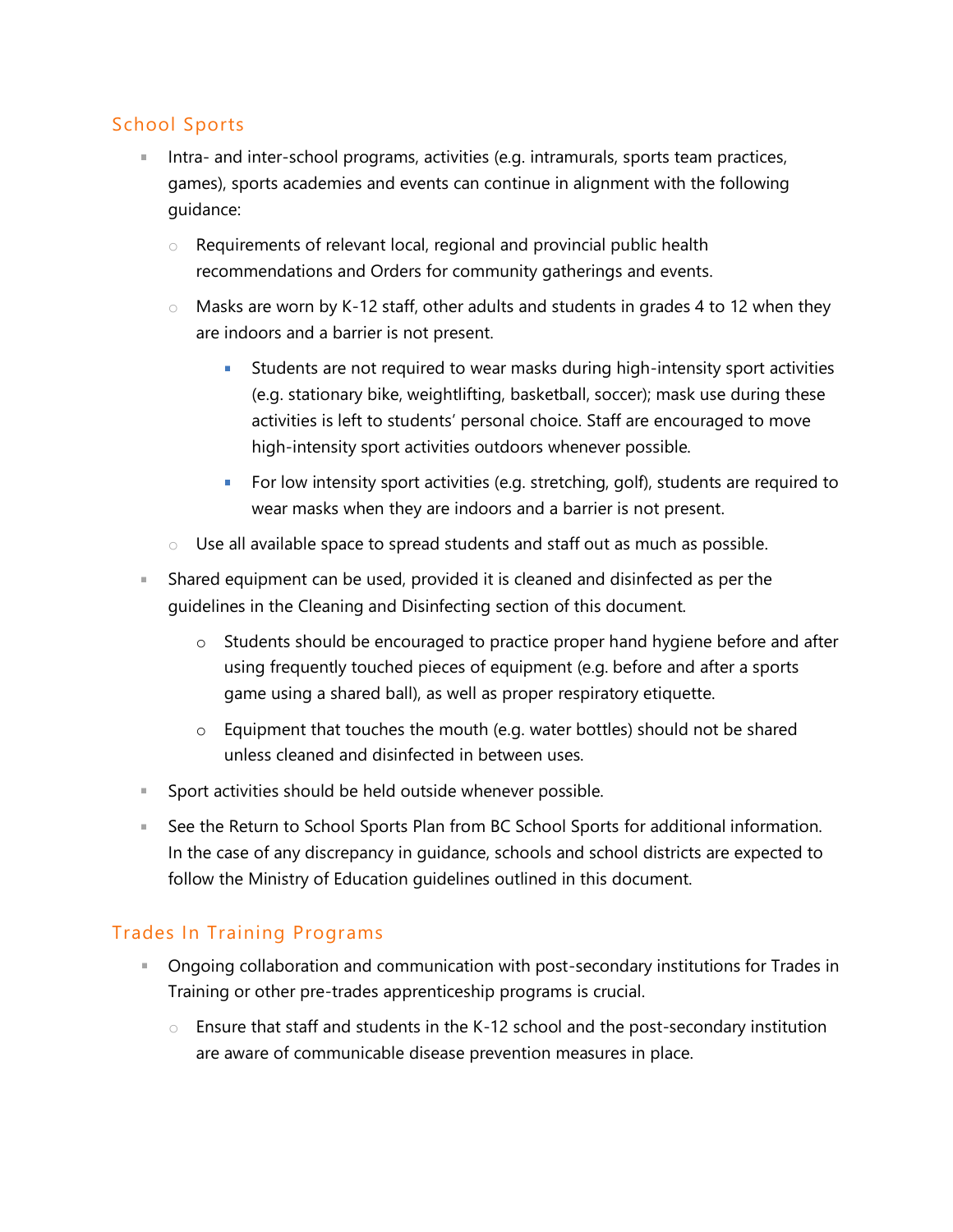- o Diligent student self-assessment of health when transitioning between the secondary school and post-secondary institution.
- Given the unique structure of Trades Training Programs and oversight by the Industry Training Authority (ITA), new information on assessments and programming for these courses is [available online.](http://youth.itabc.ca/covid-19-youth/)
	- o Information for workers is available on the WorkSafeBC [Communicable Disease](https://www.worksafebc.com/en/covid-19/bcs-four-step-restart)  [Prevention](https://www.worksafebc.com/en/covid-19/bcs-four-step-restart) webpage, including [COVID-19 and communicable disease information for](https://www.worksafebc.com/en/covid-19/covid-19-information-for-workers)  [workers.](https://www.worksafebc.com/en/covid-19/covid-19-information-for-workers)

#### <span id="page-22-0"></span>Theatre, Film, And Dance Programs

- Spread out students and staff within available space, and encourage outdoor activities and programs, as much as possible.
- K-12 staff are required to wear masks during these programs when they are indoors, and a barrier is not present.
- **Students in Grades 4 to 12 are required to wear masks during these programs when they** are indoors and a barrier is not present, except during high-intensity physical activity.
- **Shared equipment such as set pieces, props, cameras etc. should be cleaned and** disinfected as per cleaning and disinfecting guidelines and students should be encouraged to practice proper hand hygiene before and after using frequently touched pieces of equipment.
- **The Association of BC Drama Educators (ABCDE) is currently developing additional** guidelines for teaching drama during COVID-19. Staff should refer to the [ABCDE website](http://www.bcdramateachers.com/) for more information. In the case of any discrepancy in guidance, schools and school districts are expected to follow the Ministry of Education guidelines outlined in this document.

#### <span id="page-22-1"></span>Extracurricular Activities

Intra- and inter-school extracurricular activities and special interest clubs can occur in alignment with the guidelines in this document and requirements of relevant local, regional and provincial public health recommendations and Orders for community gatherings and events.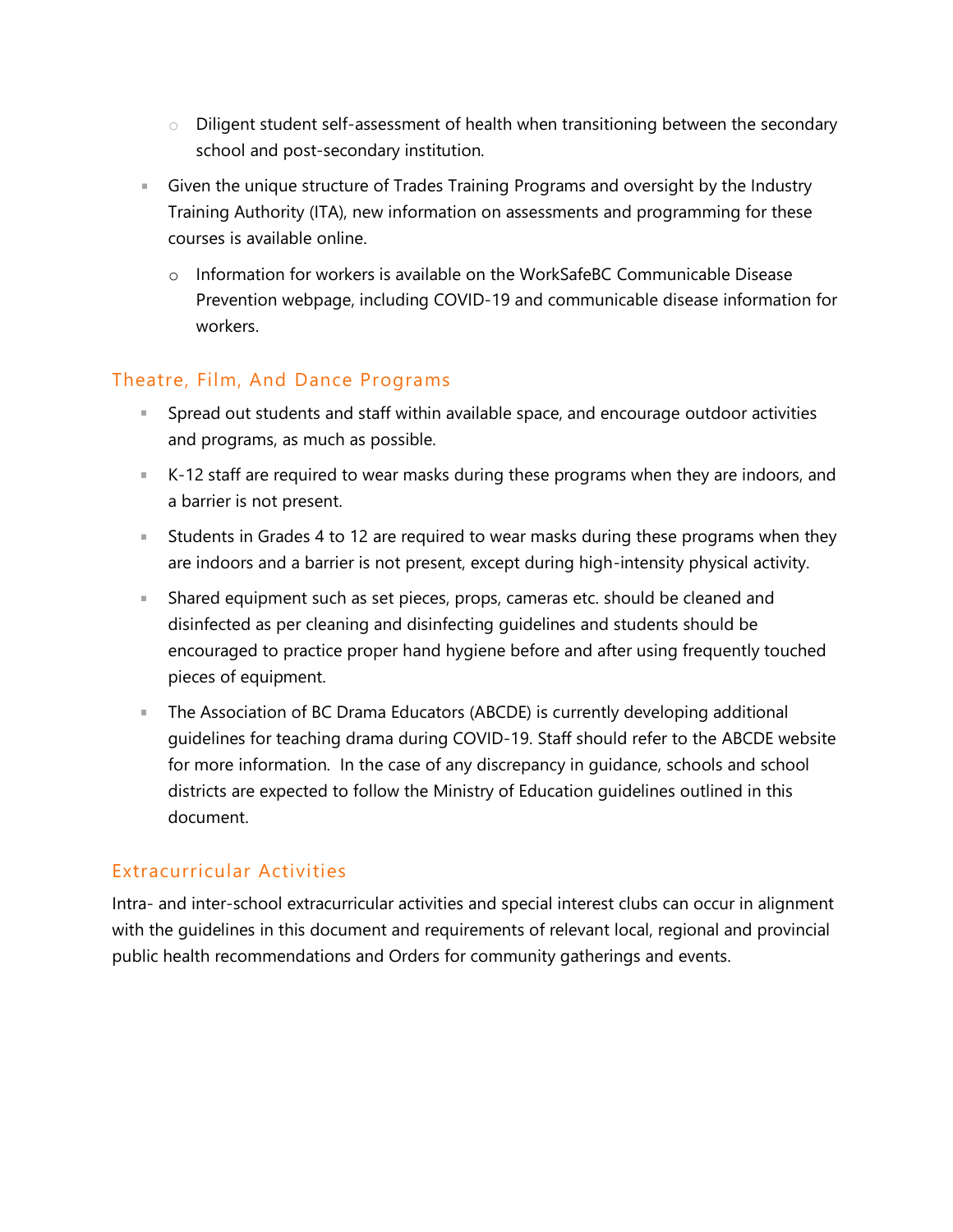# <span id="page-23-0"></span>Communicable Disease Plan Orientation Checklist

This checklist is intended to support school districts and independent school authorities in planning ongoing communicable disease orientation for staff (including newly hired staff and staff who changed worksites), other adults (including volunteers and teacher candidates in practicums) and students. Orientation sessions should provide a comprehensive overview of the key principles and guidelines outlined in the resources listed below, as well as information on how these principles and guidelines will be implemented at the school level:

- [Provincial COVID-19 Communicable Disease Guidelines for K-12 Settings](https://www2.gov.bc.ca/assets/gov/education/administration/kindergarten-to-grade-12/safe-caring-orderly/k-12-covid-19-health-safety-guidlines.pdf)
- [Public Health Communicable Disease Guidance for K-12 Schools](http://www.bccdc.ca/Health-Info-Site/Documents/COVID_public_guidance/Guidance-k-12-schools.pdf)
- [WorkSafeBC Communicable Disease Prevention: A Guide for Employers](https://www.worksafebc.com/en/resources/health-safety/books-guides/communicable-disease-prevention-guide-employers)
- School/district communicable disease plan

Schools and school districts should ensure their Joint Health and Safety Committee is established prior to the orientation session. At the beginning of the school year, schools/school districts are encouraged to hold Joint Health and Safety Committee meetings more frequently to help identify and address any safety concerns in a timely manner.

#### <span id="page-23-1"></span>CONSIDERATIONS FOR STAFF AND STUDENTS

☐ Adopt a trauma-informed approach:

- o where possible, have an employee trained in trauma-informed practice deliver some of the orientation
- o conduct needs-based assessments and regular 'check-ins' after the orientation session, and provide contact information to students/staff for requesting additional supports
- o provide information on how to access counselling services during school start up
- o for staff: consider sharing the *[Building Compassionate Communities in a New Normal](https://www.openschool.bc.ca/webinars)* webinar link. This free webinar developed by the Ministry of Education is intended to provide teachers, education assistants, and administrators with information, ideas and strategies that they can use to create compassionate spaces for students.

 $\Box$  Highlight the process used to develop the school/district plan (e.g., alignment with provincial direction, engagement at the local level) and the provincial guidelines:

- $\circ$  Based on the current epidemiology of COVID-19 in B.C., the latest research, guidance from the Provincial Health Officer, and evidence that children are at a lower risk of developing and transmitting COVID-19, K-12 students can safely participate in full-time, in-class instruction in accordance with current public health guidelines for schools.
- o The Provincial COVID-19 Communicable Disease Guidelines for K-12 Settings have been developed by the Ministry of Education in collaboration with the BC Centre for Disease Control, Indigenous rightsholders and education partners, including district/school leaders, teachers, support staff, and parents.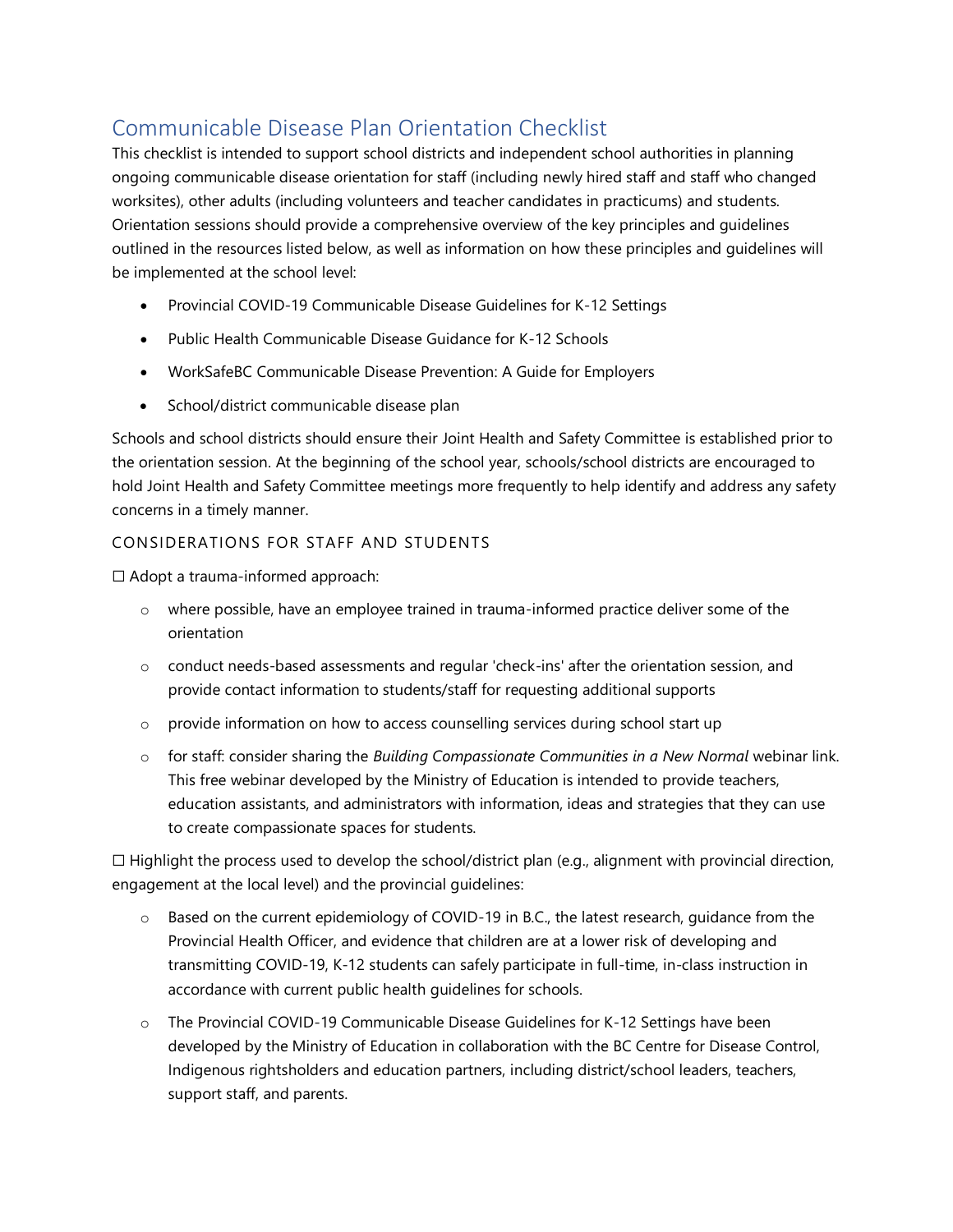$\circ$  These guidelines are based on the public health guidance developed by the Office of the Provincial Health Officer and the BC Centre for Disease Control.

 $\Box$  Discuss the importance of implementing communicable disease prevention measures that promote equity and inclusion, and outline how these principles are reflected in the school/district plan

 $\Box$  Review the provincial K-12 guidelines and school/district plan, and describe what a school day will look like with the new guidelines (e.g. interactions between peers and staff, traffic flow throughout the school, transition time, recess/lunch, etc.)

☐ Outline how prevention and exposure control measures are being implemented in schools to ensure student and staff safety (see the Infection Prevention and Exposure Control Measures section for more information)

 $\Box$  Discuss measures for gatherings and events; provide opportunities for staff and students to put forward alternatives to continue to support events in a different format if needed (e.g., virtual events)

 $\Box$  Discuss preparation for potential transitions (e.g. regional public health order)

 $\Box$  Review school emergency and evacuation procedures (e.g., fire drill) considering relevant guidelines (see the Emergency and Evacuation Drills section for more information)

 $\Box$  Outline individual responsibilities (e.g., daily health check, stay home if sick, etc.) and remind everyone to do their part (e.g., practice diligent hand hygiene on a regular basis)

 $\Box$  Outline measures in place to support students and staff who are immune compromised

☐ Implement strategies to ensure staff and students who cannot attend orientation are made aware of communicable disease protocols (e.g., provide a booklet/a video on communicable disease plans)

 $\Box$  Provide enough time and space for staff, students and families to review the school/district communicable disease plan, ask questions, and provide input; provide contact information for any future questions that may arise

 $\Box$  Describe the process to address concerns and suggestions regarding the communicable disease plan (e.g., suggestions to support continuous improvement)

 $\Box$  Outline the process in place to assess and revise the school/district safety plan on an ongoing basis as well as how staff, students and families will be made aware of any changes in the plan

☐ Communicate proactively and on an ongoing basis about the changes made to policies, practices, and procedures to ensure staff, students and families are informed in a timely manner

 $\Box$  Provide a list of resources and links for more information (e.g., [BCCDC resources,](http://www.bccdc.ca/schools) resources from the [Government of Canada,](https://www.canada.ca/en/public-health/services/diseases/2019-novel-coronavirus-infection/awareness-resources.html) guidelines developed by provincial associations, [Ministry-developed trauma](https://mytrainingbc.ca/traumainformedpractice/)[informed practice resources](https://mytrainingbc.ca/traumainformedpractice/) or other resources such as [videos from the BC Health Emergency Services\)](https://www.youtube.com/channel/UCB3gsij7i8NvQxnBEVsiVFQ/videos)

#### <span id="page-24-0"></span>CONSIDERATIONS SPECIFIC TO STAFF

☐ Walk staff (administrators, teachers, teachers teaching on call, support staff, itinerant staff, etc.) through what the first days of school will look like to welcome students back